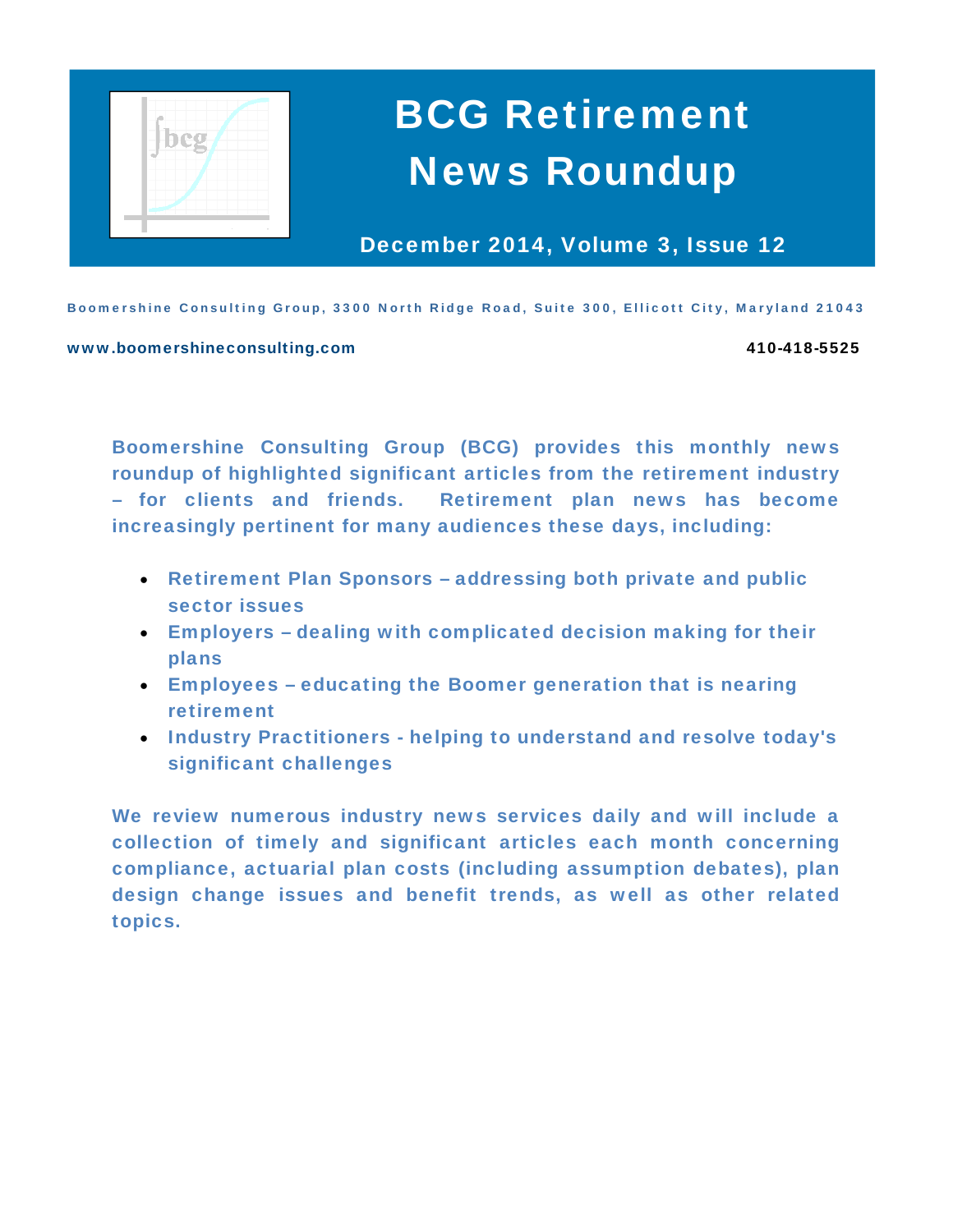# BCG Retirement News Roundup 2014

| <b>INSIDE THIS ISSUE</b>                                                                              |
|-------------------------------------------------------------------------------------------------------|
| <b>Public Sector/Government Plans</b>                                                                 |
| Balto. Co. could owe more than \$19 million in<br>pension case                                        |
| State gives final OK to Detroit 'grand bargain'<br>payment                                            |
| <b>Spiotto Offers Defense for Illinois Pension</b><br><b>Reforms</b>                                  |
| <b>Governments Likely to Focus on Reducing OPEB</b><br><b>Costs</b>                                   |
| Hatch to push pension reform for public<br>employees                                                  |
| <b>Private Sector</b>                                                                                 |
| 2014 in Review - Defined Benefit Plan Issues                                                          |
| <b>Treasury Finalizes Rules For New Retirement</b><br><b>Savings Account: The myRA</b>                |
| IRS Issues 2014 Cumulative List, Extends DB Plan<br><b>Approval Period</b>                            |
| "Cromnibus Act" Changes for Multiemployer and<br><b>Single-Employer Defined Benefit Pension Plans</b> |
| <b>Year-End Update From The DOL</b>                                                                   |
| <b>Most Retirees Need to Take Required Retirement</b><br><b>Plan Distributions by Dec. 31</b>         |
|                                                                                                       |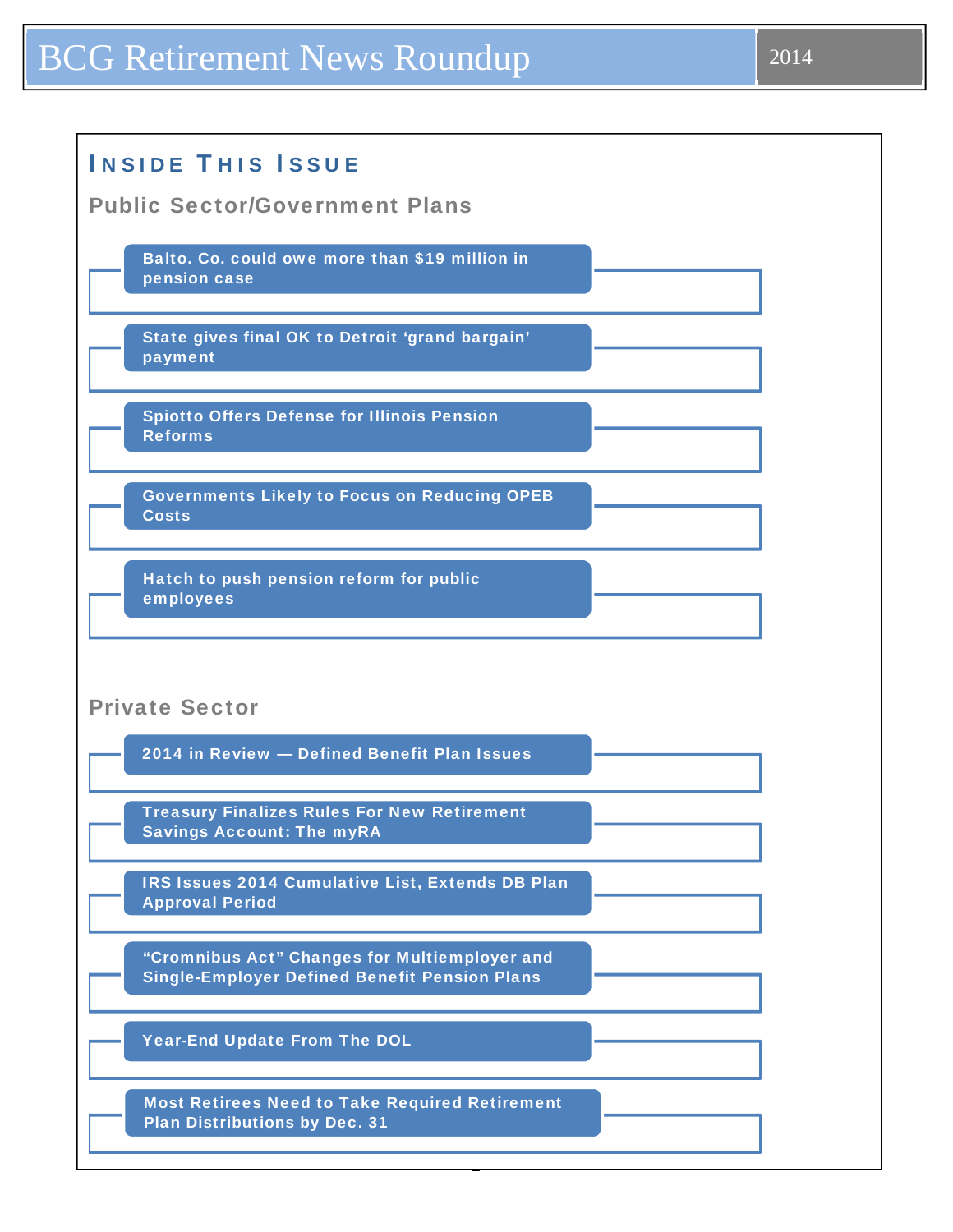### <span id="page-2-0"></span>Balto. Co. could owe more than \$19 million in pension case

Baltimore County may have to pay more than \$19 million back to thousands of retirees and employees who for years contributed to a pension system that courts have ruled discriminated against beneficiaries on the basis of age.

The U.S. Supreme Court recently refused to hear the county's appeal in the case, effectively ending its legal challenge. Now, the task becomes figuring out how much the county must pay back, and to whom — a process that could take several years.

In a memo sent to County Council members late last week, council attorney Thomas Bostwick warned that the financial impact of the case could be "sizable" and that determining damages would be a daunting task.

"If you thought the liability aspect was complicated, imagine the difficulty in going through a mountain of retiree files and determining what their contribution amounts were, what they should have been, based on the Court's ruling, and what they perhaps may be due in a refund," Bostwick wrote to the council's seven members.

The U.S. Equal Opportunity Employment Commission sued the county in 2007, alleging that its pension system violated the Age Discrimination in Employment Act because older workers had to pay more toward retirement than younger workers.

The county has maintained that the payment structure did not break discrimination laws. After a federal judge's decision in 2012, officials with County Executive Kevin Kamenetz's administration vowed to fight the agency aggressively and took the case all the way to the U.S. Supreme Court, which decided last month not to hear the case.

According to Bostwick's memo, county officials estimate damages could total \$17 million to \$19 million, "but that number could be higher eventually."

In an email to The Baltimore Sun on Tuesday, EEOC attorney Maria Salacuse said that the next phase in the case will be to determine damages in U.S. District Court, but she declined to comment further, saying it would be premature.

In federal court filings, lawyers for the Kamenetz administration have said that determining damages could take at least two years and involve 10,000 paper retirement files, as well as electronic files, plus analysis by actuarial experts.

EEOC lawyers have disputed the notion that the damages phase would be so lengthy or involve so many paper files.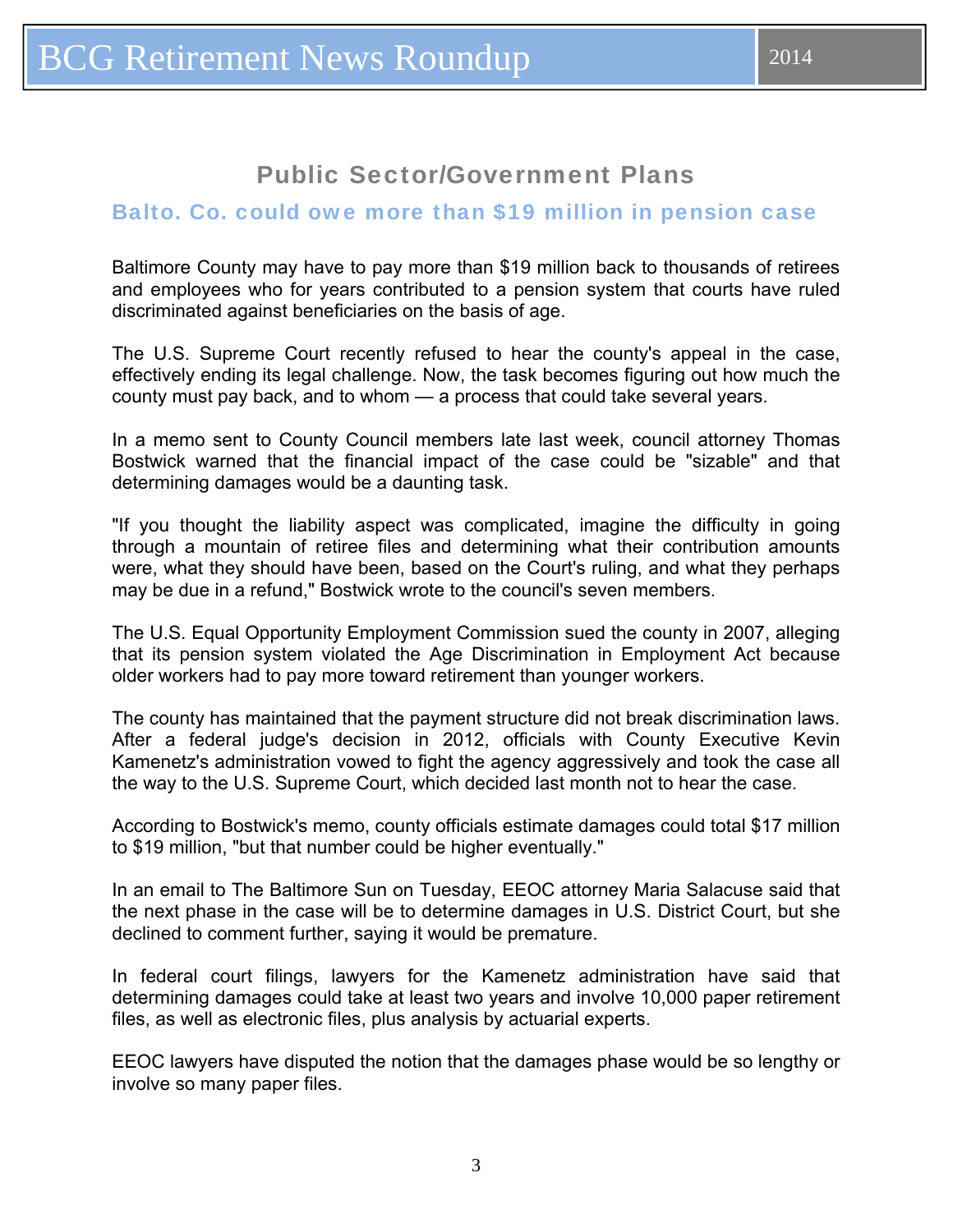The EEOC lawsuit was filed on behalf of employees hired before 2007, which is when the county changed its pension system so that workers hired after July 1 of that year contributed to the retirement system at a flat rate not based on their age at hiring. When the lawsuit was filed, the retirement system covered 9,500 active employees and 6,600 retirees.

Through a spokeswoman, Kamenetz declined Tuesday to comment on the Supreme Court's decision and referred questions to the county's Office of Law.

County Attorney Mike Field gave an estimate of up to \$19 million to the County Council's lawyers, but told The Sun that was a "back-of-the-envelope" calculation and he didn't want to pin down a specific amount of what he thinks the county might owe.

"We're so far away from that, I'm loath to predict anything," he said.

Field acknowledged that the payout could be millions of dollars to thousands of employees who participated in the pension plan when it was deemed to be discriminatory. He expects that the EEOC will hire actuaries to calculate payouts for each employee, but declined to say if the county would hire its own experts.

The county hired an outside law firm to assist with appealing the case to the Supreme Court, a contract worth up to \$42,000 that was approved by the council. Field said the county's own legal staff will handle the case moving forward.

There are three possible ways that employees and retirees could be paid back, Field said: from county taxpayers, from its pension adviser, or from pension plan participants themselves through adjustments to their contributions.

Field said the details of the court's decision could determine how the employees are paid.

Asked if the county will lean on its consulting firm to pay the bill, Field said: "We're exploring all of our options for how to move forward."

Members of the County Council were informed of the court's decision in recent days, a month after the Supreme Court decided not to hear the case. Field said his office simply forgot to tell the council.

Councilwoman Vicki Almond said she was disappointed that the county was on the losing end of potentially expensive litigation, and that council members were not kept in the loop.

She pointed to other court cases the county has lost. Earlier this year, the county paid the police union about \$228,000 in interest accrued while the county fought court rulings in a separate court case involving retiree health insurance.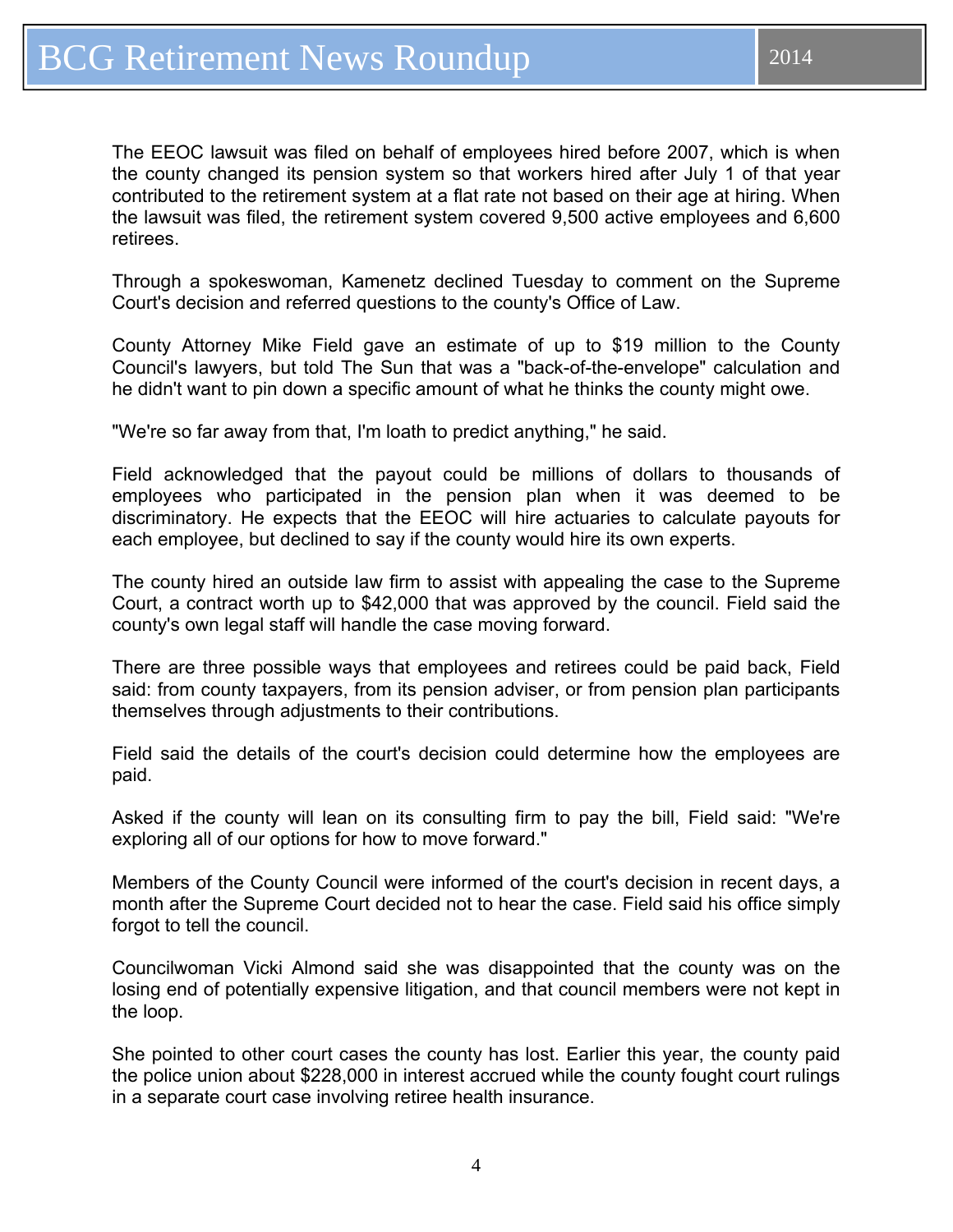<span id="page-4-0"></span>"It concerns me that we continue to take these cases to court," said Almond, a Democrat from Reisterstown. "We keep losing, but we keep taking them on and we're wasting taxpayer money and we end up having to pay anyway,"

**Copyright © www.baltimoresun.com** 

## State gives final OK to Detroit 'grand bargain' payment

Detroit's two pension funds are expected to receive the state's "grand bargain" bankruptcy contribution of \$194.8 million on Feb. 9 after a state panel gave final approval to the payments on Monday.

The three-member Michigan Settlement Administration Authority approved the payments after board members were advised all legal claims against the state related to the largest municipal bankruptcy in the nation's history had been dismissed.

The authority — made up of Treasurer Kevin Clinton, Budget Director John Roberts, and Huntington Woods attorney William Cohen — is not expected to meet again. Its sole function was to oversee payment of the state's contribution to a grand bargain that helped settle the bankruptcy. The Legislature approved the payments last May.

The state's contribution is part of more than \$800 million raised from foundations, private donors and the Detroit Institute of Arts to shore up city pension funds and protect a sell-off of the DIA's collection of artwork during Detroit's Chapter 9 proceedings, which ended this month.

Steven Howell of the Dickinson Wright law firm, a special assistant attorney general, said the money will be paid Feb. 9, which is 60 days after the end of the bankruptcy case.

The money will go into the investment funds of the two pension funds.

The state is financing the payments from a fund established from money it received through the settlement of a multi-state lawsuit against tobacco companies.

**© 2014 All rights reserved. www.lansingstatejournal.com**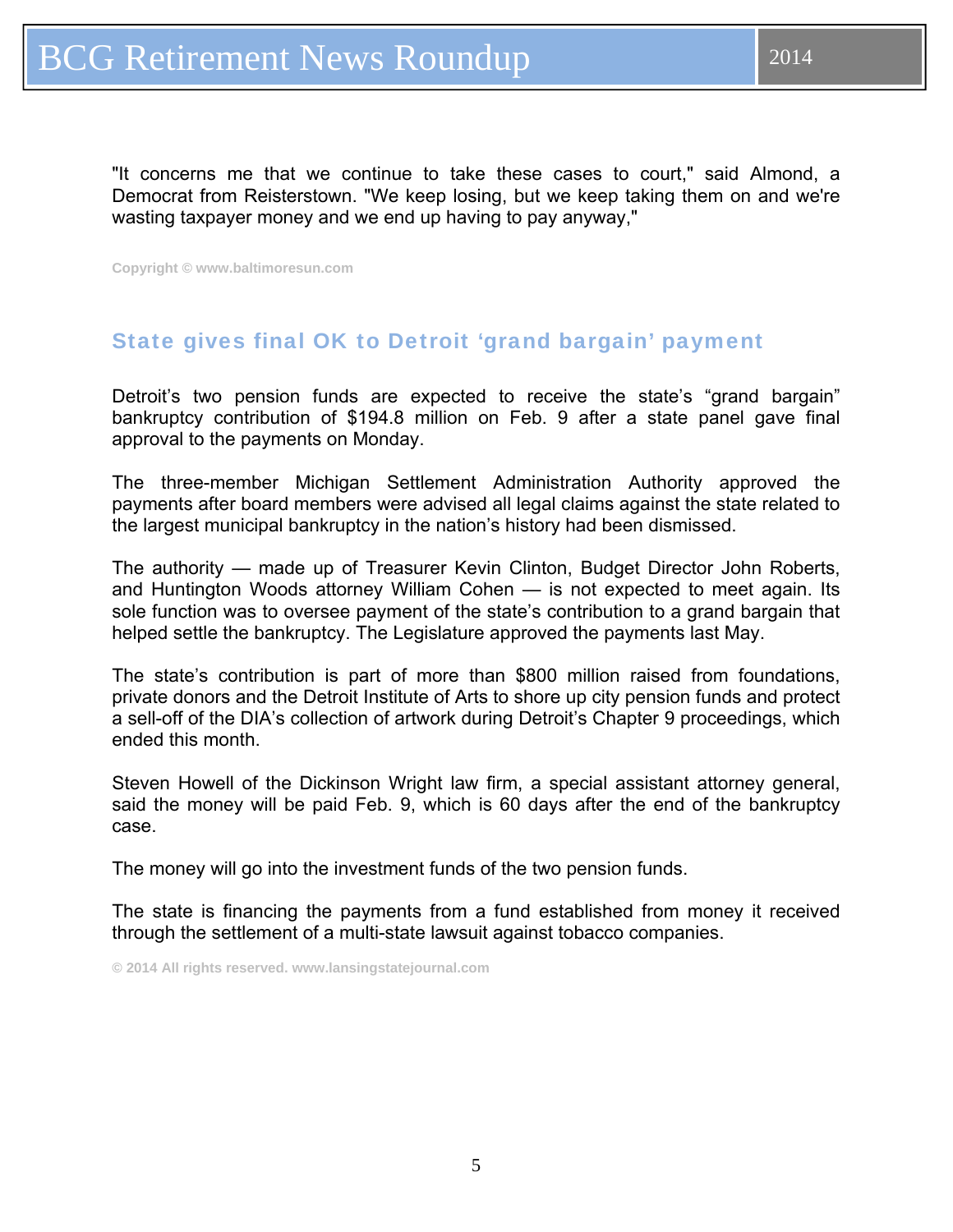<span id="page-5-0"></span>Unsustainable and unaffordable pension obligations that crowd out funding for essential services and infrastructure necessary for the health, safety and welfare of Illinois' citizens shouldn't override constitutional mandates on a government's purpose, said municipal restructuring expert James Spiotto.

The balancing of provisions in the state's constitution that protect public pensions and underscore the responsibilities and purposes of state government is at the heart of an article arguing the legal favor of the state's 2013 pension reform package now before the Illinois Supreme Court.

"The Illinois Pension Clause does not specifically state that pension obligations shall be paid under all circumstances even to the exclusion of the full funding of necessary services for the health, safety and welfare of the people," said municipal restructuring expert James Spiotto.

"Reasonable adjustments to make pension benefits sustainable and affordable are not a diminishment or impairment, but rather are the recognition of reality of the limited revenues," continued Spiotto, a managing director at Chapman Strategic Advisors LLC, a consulting firm Spiotto helped establish after retiring from Chapman and Cutler LLP.

State employees, retirees, and their unions successfully argued at the lower court level that the reform package approved by lawmakers in December 2013 that cut cost-ofliving increases, raised the retirement age for some, and capped pensionable salaries violated the state constitution.

Sangamon County Circuit Court Judge John Belz last month voided the pension legislation, finding the cuts violated the state constitution's clause that protects pension benefits from impairment or diminishment under an enforceable contract. The opinion cited a recent state Supreme Court ruling applying those protections to state retiree health benefits.

The appeal went directly to the high court and it has agreed to expedite its review. The state's initial brief is due Jan. 12 with the unions' brief due Feb. 16. In turn, the state's reply is then due Feb. 27 and oral arguments will be scheduled for the March 2015 term of the court.

In his ruling, Belz rejected the state's defense that it acted within its police and sovereign powers to alter its contract with retirees due to the state's fiscal emergency. Belz said the state did not make the case that such powers were sufficient - or that they even existed - to ignore the "plain language" of the pension clause protecting annuities. Belz made permanent a temporary injunction banning the state from implementing the changes aimed at trimming \$145 billion off state payments over next three decades.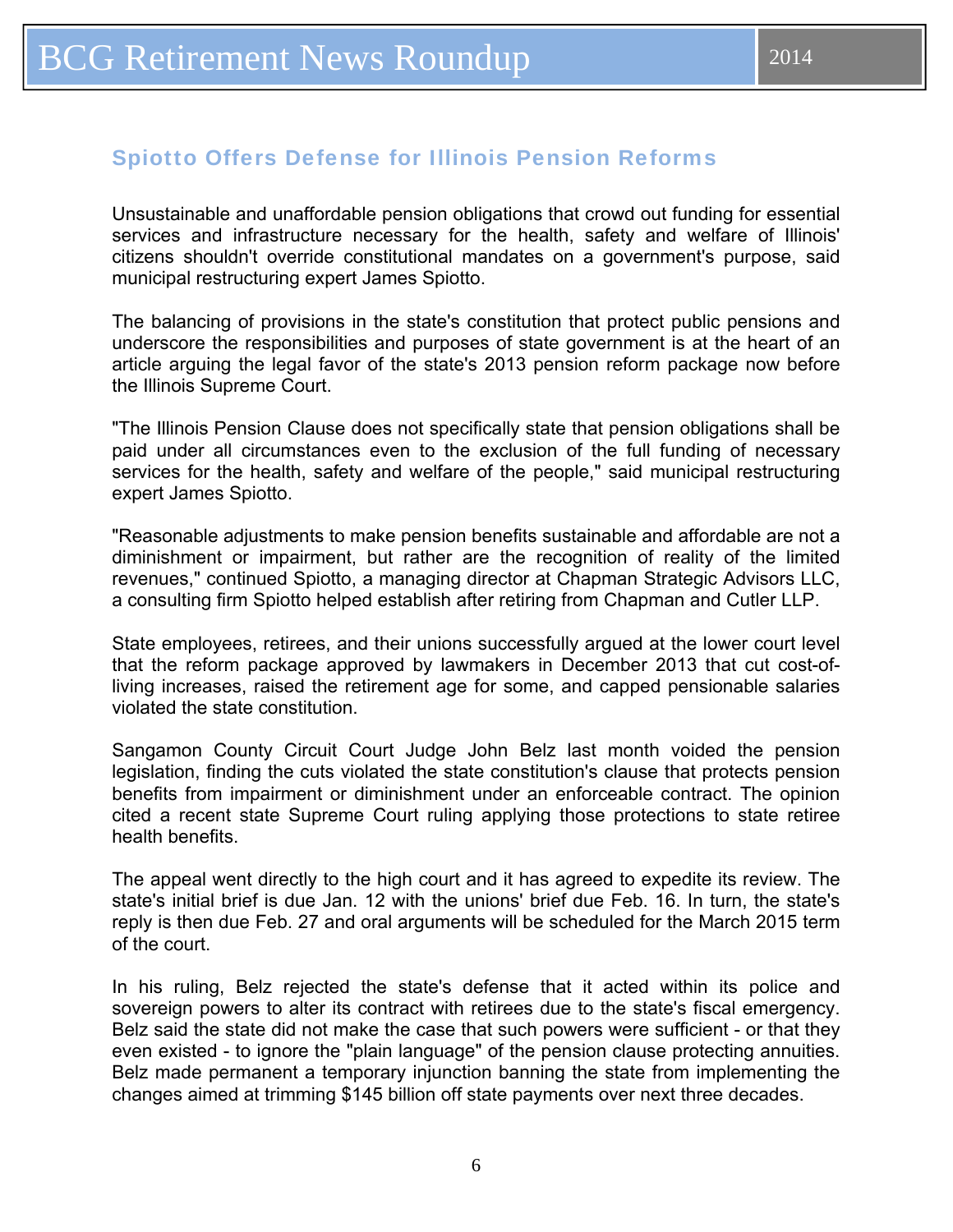Belz cited language in state supreme court rulings that assert the plain language of the constitution cannot be rewritten. In making his case for balancing provisions of the state constitution, Spiotto noted the state constitution's preamble that states: "The purpose of the constitution, for which the other clauses are established, is to provide for the health, safety and welfare of the people."

Article VIII provides that the state budget shall be balanced and appropriations for any fiscal year shall be no greater than the estimate of funds available and that the appropriations for a fiscal year shall not exceed the funds estimated by the General Assembly to be available for that year.

"These provisions of the constitution cannot be ignored in favor of the Pension Clause. The terms of the constitution must be interpreted to give meaning to each provision," Spiotto argued. "Accordingly, unsustainable and unaffordable pension obligations, which crowd out the funding of essential governmental services and infrastructure necessary for the health, safety and welfare of the state's citizens, cannot alter or override the mandate for the existence of the government."

Employees, retirees, and their unions argue the state has shorted the pension system while employees paid their mandated share and so the state must shoulder the burden for making good on a constitutionally protected commitment.

A spokesman for the union coalition, We Are One, said in a recent statement: "We will make our case that the constitutional pension clause is absolute and that the circuit court's ruling should be upheld," said Anders Lindall.

Spiotto raised concerns over the negative impact raising taxes and cutting services could have on the populace that, in turn, would make it all the harder to stabilize the state's pension system through higher payments alone.

"To raise taxes and reduce services to fund that which is unaffordable only causes corporate and individual taxpayers to leave the state with resulting reduction of tax revenues and the ultimate death spiral of the government," he warns in the piece recently published on MuniNetGuide.com, an online resource specializing in municipalrelated research that he co-owns.

Spiotto also argued that it's not an unwillingness on the state's part to fund but an inability to fund without a devastating impact on state services.

"The failure to address this underfunding issue now will have dire consequences the longer dealing with the problem is delayed," he argued.

Unions have countered similar assertions made by lawmakers in the preamble to the pension reform legislation that the pension system's woes were long in the making and the state cannot now argue that it lacks the funding to meet a commitment.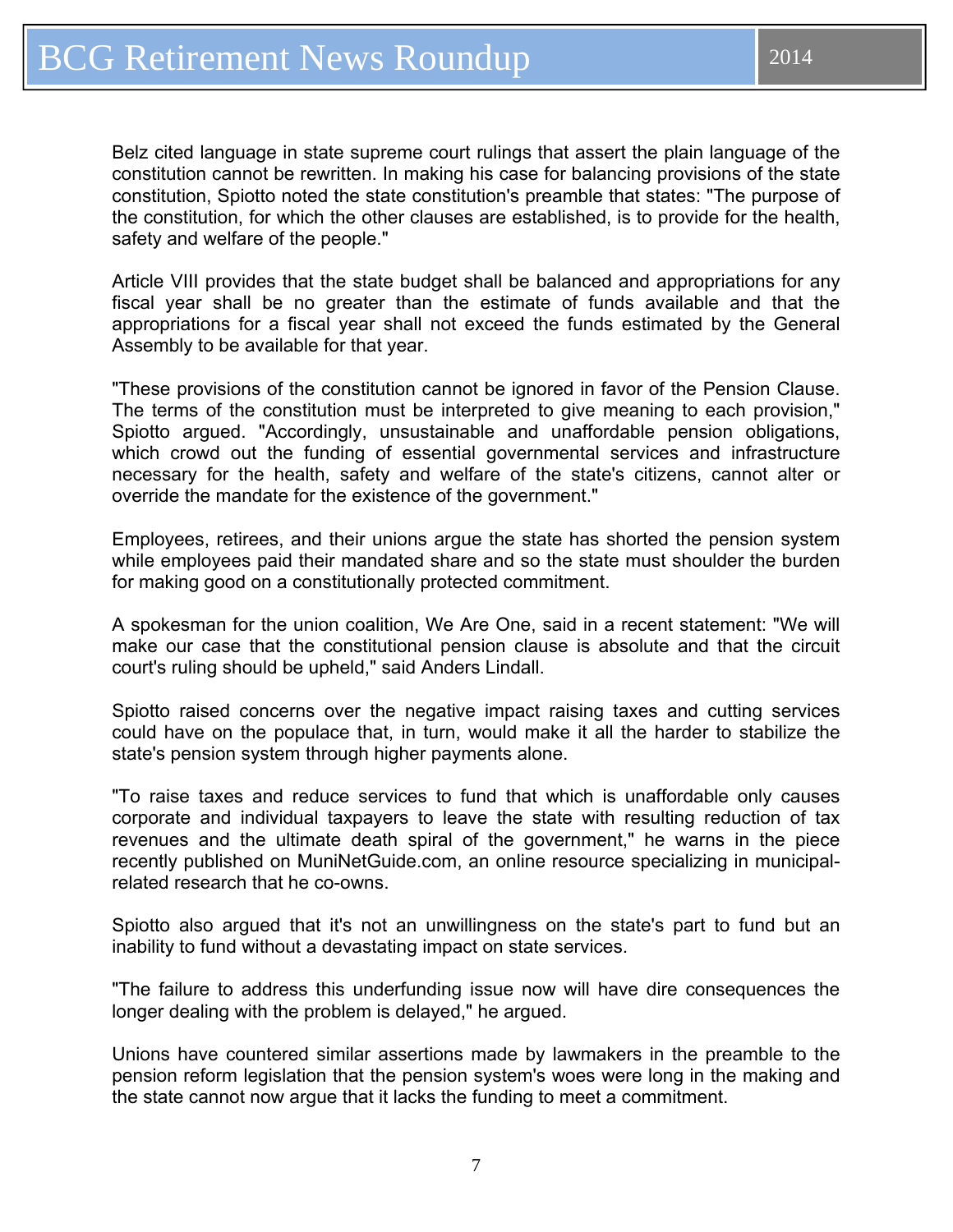Spiotto tackled the "contract" argument in citing U.S. Supreme Court rulings "permitting reasonable adjustment of a contract in order to balance the overriding mandate of a higher public interest against a claim of impairment of contract."

Lawmakers trimmed employee contributions hoping the courts might find that reasonable "consideration" for altering its pension contract with employees and retirees.

"The wisdom of the U.S. Supreme Court cases should reinforce the appropriate interpretation of the Illinois Pension Clause that unaffordable pension benefits whose funding would interfere with the appropriate funding of governmental services and infrastructure must be reasonably adjusted for the sake of all concerned," Spiotto said.

Spiotto highlighted widespread action across the country on pension reform. More than 40 states between 2010 and 2012 undertook pension reform. Elements of the Illinois package have been upheld elsewhere although most of those states lack the same firm language as the Illinois constitution.

If the lower court ruling holds, it will fall on Gov.-elect Bruce Rauner, a Republican, and a Democratic led General Assembly to find a new fix for a pension system that's just 39.3% funded and saddled with \$111 billion of unfunded obligations.

The state, knowing a legal challenge loomed, didn't build any savings on pension contributions from the pension into its fiscal 2015 budget that runs through June 30, so there's no immediate fiscal impact.

Illinois' pension woes have driven deep declines to the state's bond ratings, now at the A-minus and A3 level, the lowest among states. All three rating agencies assign a negative outlook.

Rating agencies have said the state's weak credit rating could stabilize if the pension changes are upheld and the state shores up its budget. Investors have penalized the state for its credit woes by demanding steep yield penalties.

In a recent weekly outlook piece, Municipal Market Advisor offered a bleak assessment if the state's high court agrees with the lower court, warning it "would have widespread financial and societal consequences including lower government employment, higher taxes, reduced social services, lower education spending, constrained investment in infrastructure, etc."

Bondholders would pay a price. "Negative rating and price implications would likely follow for bondholders of the state and perhaps other Illinois municipal issuers," the piece warned.

**© 2015 SourceMedia**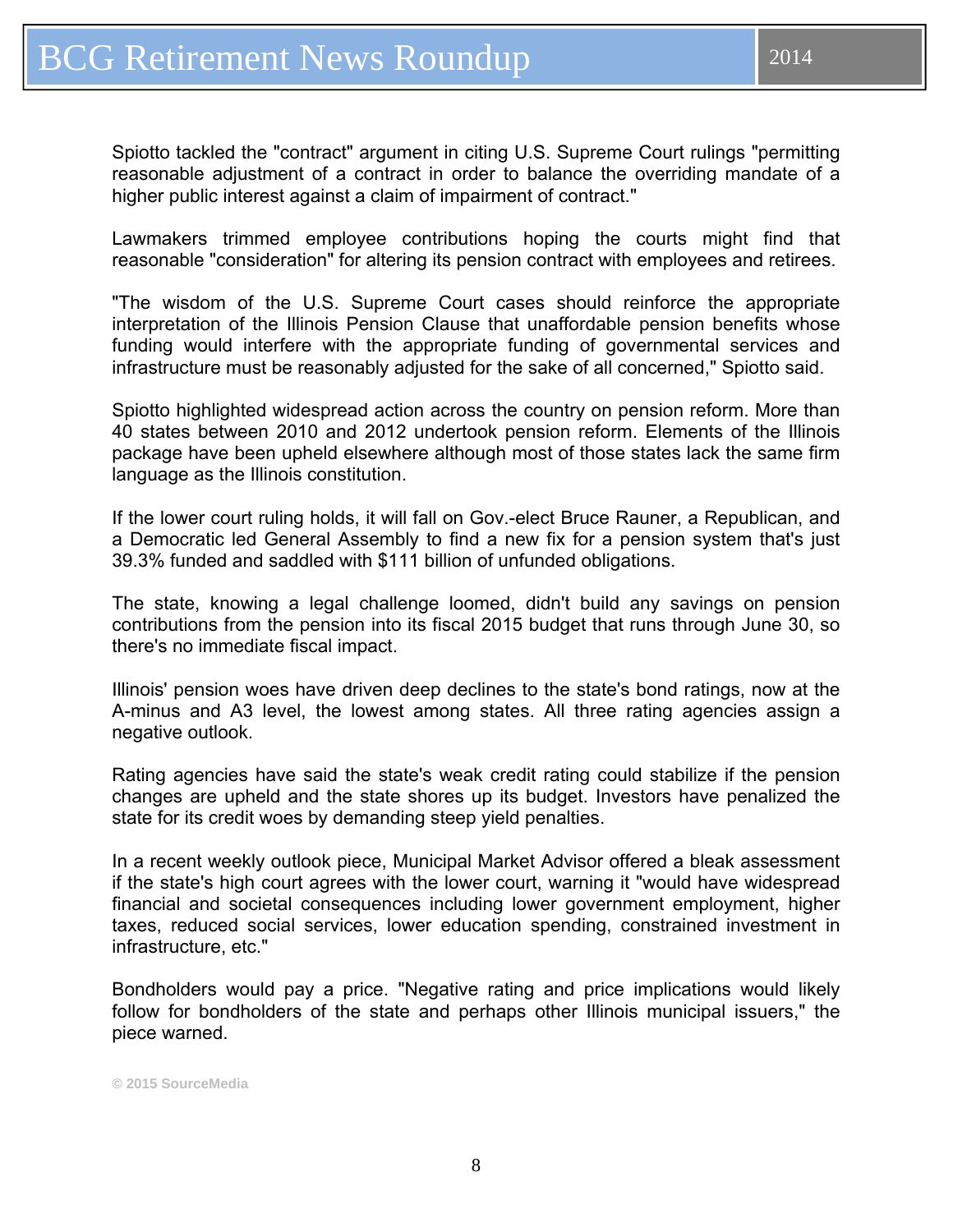### <span id="page-8-0"></span>Governments Likely to Focus on Reducing OPEB Costs

In 2014, 61% of state and local government human resource executives responding to a national workforce survey answered that they had made changes to retiree health benefits over the past year, up from 45% in 2011, according to a report from the Center for State and Local Government Excellence.

Fourteen percent of respondents shifted health care costs from the employer to retirees, 8% set funds aside to cover future retiree health costs, and 1% eliminated retiree health care benefits altogether.

For fiscal year 2013, state other postemployment benefits (OPEB) unfunded actuarial accrued liabilities (UAAL) were nearly \$498 billion. The Center notes that the size of a state's unfunded OPEB liability is a function of its funding strategy, the generosity of the benefit, and demographics.

The median average state OPEB UAAL is \$2 billion, and the mean average is \$10 billion. However, the aggregate state OPEB UAAL is nearly half of one-trillion dollars, and more than 75% of the total is carried by the top ten states.

The Center found disparity in the funding discipline for state OPEB benefits, as measured by the annual required contribution (ARC). The average percentage of the OPEB ARC contributed by states for the fiscal year 2013 period was 55%. However, the weighted average amount contributed was lower, at approximately 46%. The states with larger UAALs and ARC requirements were among the lowest contributors.

Prior published reviews of state OPEB finances have identified a growing number of states who have elected to set aside assets to prefund retiree health benefits, the Center noted. For fiscal years 2009 through 2011, 18 states reported holding OPEB assets; for the 2012 fiscal year, the number of states grew to 25. For 2013, 33 states held approximately \$33 billion in OPEB assets.

However, the Center says that, given the size of the unfunded OPEB liability in some states, it is likely that state governments will continue to address these issues by reforming benefits or taking other actions. The Center's report notes that legal protections for OPEB benefits are lower than protections for pension benefits, although this is not the case in every state. The Center pointed out that in July, the Illinois Supreme Court ruled that the state constitution prevents the reduction of health care benefits for retired employees.

States may have other means of cutting OPEB costs outside of the legislative process, the Center suggests—public health insurance exchanges. While this practice has yet to be adopted by any state governments, some local governments, including Detroit, as of March 1, 2014, and Chicago, as part of a phased approach which will conclude by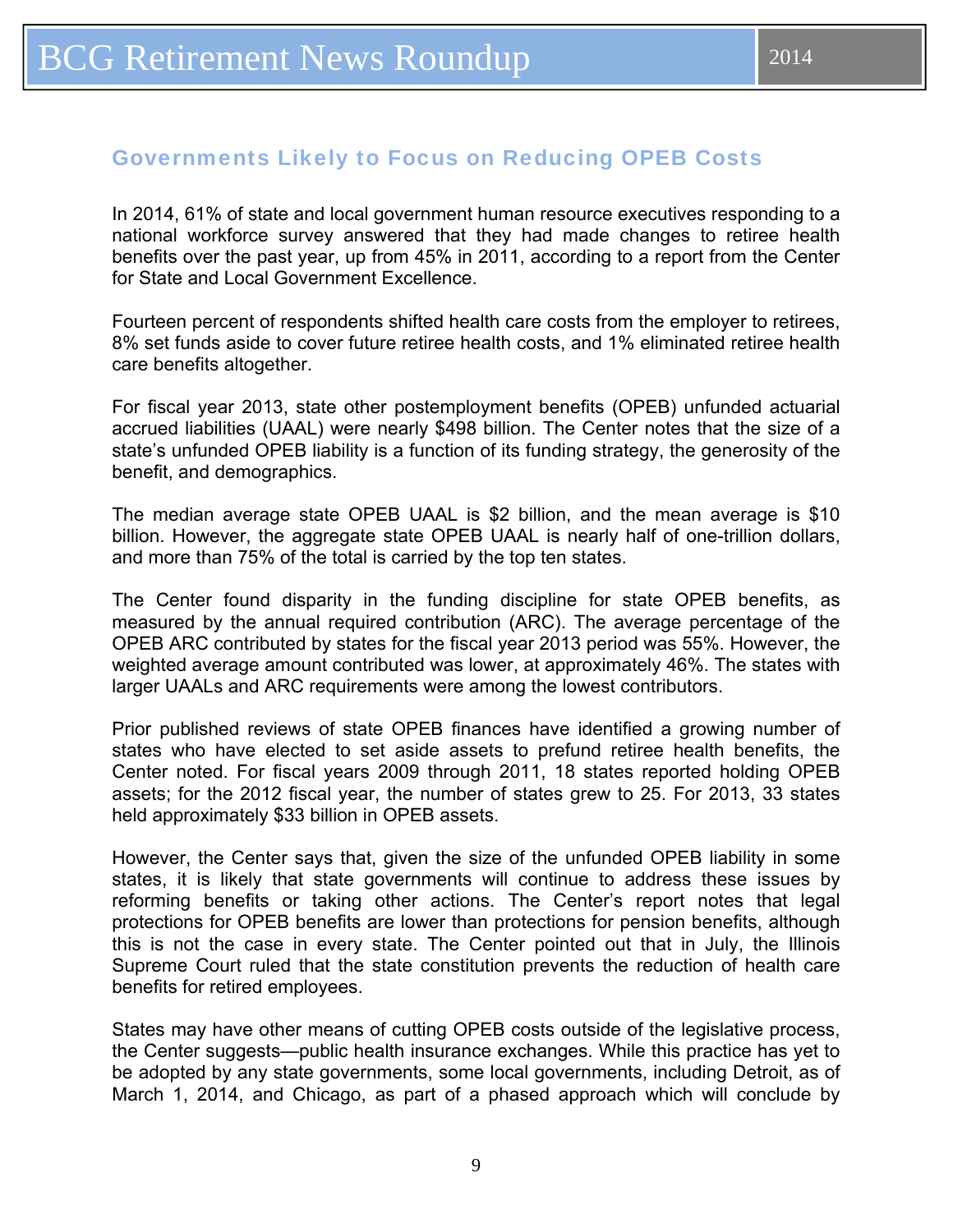<span id="page-9-0"></span>Copyright ©1989–2014 Asset International Inc.

### Hatch to push pension reform for public employees

The incoming Republican majority in the Senate plans to pass laws that allow state and local governments to turn over their pension plans to the private sector.

Sen. Orrin Hatch, who will take command of the Senate Finance Committee, intends to adopt a "free market" approach to public employee pensions when Congress returns next year.

The basic plan would be for pension trustees to purchase a deferred fixed-income life annuity contract each year for each employee rather than the current practice of putting the funds into a public pension plan. That would ensure a guaranteed contribution rate, Hatch argues, rather than the variable payments made by trustees. State and local governments have sometimes opted to cut back or even stop paying into funds when they are financially squeezed — a situation that has contributed to shortfalls.

"Why life insurance annuity contracts? Well, lifetime income is a form of life insurance," the Utah Republican said in a speech to the Financial Services Roundtable, a trade association that represents banks, insurance companies and others in the financial sector. "It only makes sense to encourage the use of annuities to provide retirement security."

Hatch has been pushing the idea for years. But now, as Finance Committee chairman, he will have the platform to build momentum for it, his office says. He has dubbed it the Secure Annuities for Employee (SAFE) Retirement Act.

"It is important to note that the SAFE Act would not take over state and local plans. The SAFE Act is a new plan that covers future service only. No plan will be taken over and no assets in an existing pension plan will be transferred to an insurance company," said Aaron Fobes, a spokesman for Hatch.

A June study by the Pew Center on the States estimated that state and local public employees had earned \$4 trillion in owed payments but the funds had only \$3 trillion in assets to meet those obligations.

Diana Furchtgott-Roth, a senior fellow at the free-market think tank Manhattan Institute, said the changes would mean pension recipients would receive less than they are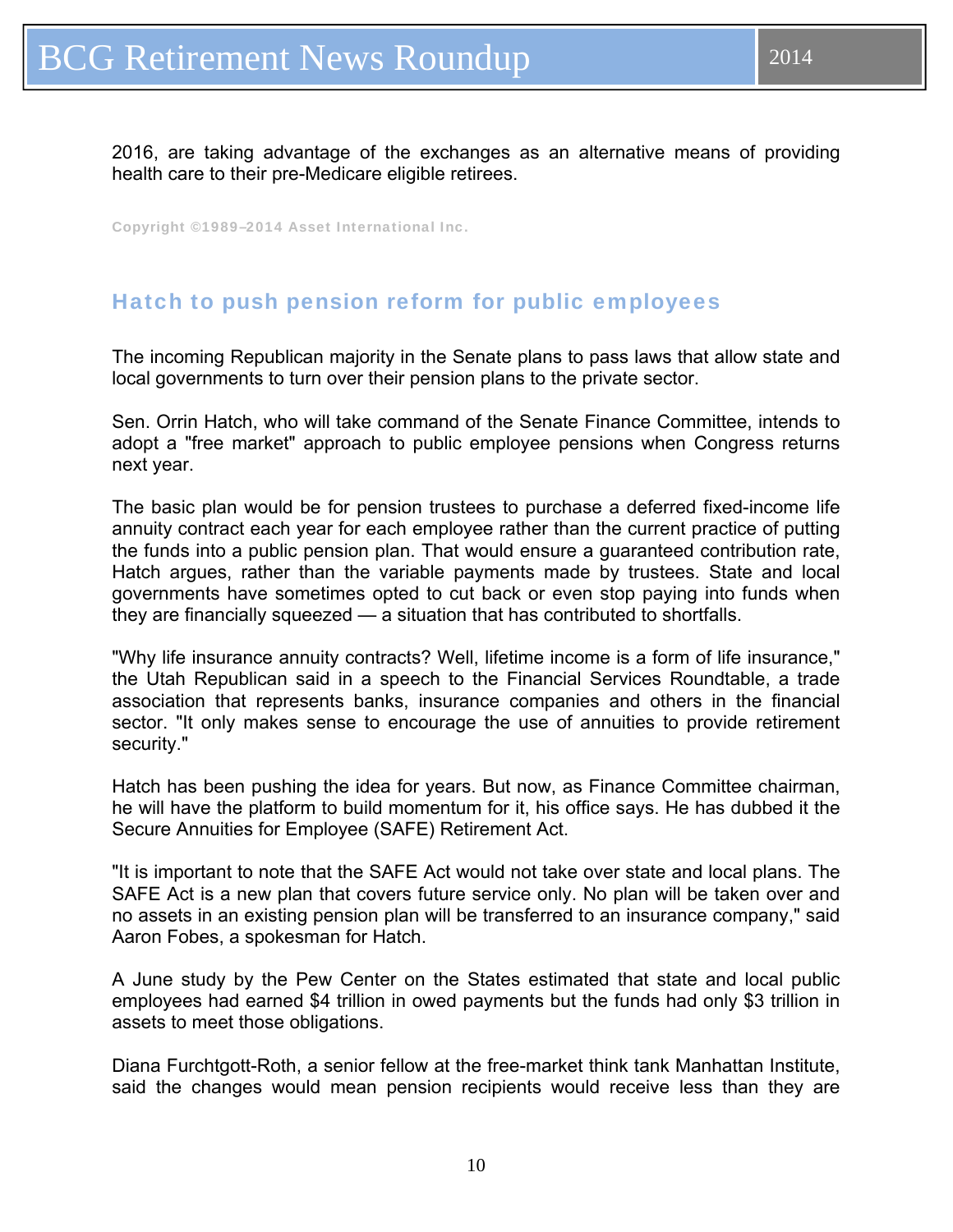<span id="page-10-0"></span>"A lot of people have realized they won't get what they have been promised, so they're trying to ensure that they can get the most that they can," she said.

Richard Johnson, a senior fellow with the liberal-leaning Urban Institute, says the approach would address a key problem with public-sector plans: the tendency of state and local governments to put off pension investments in lean years.

"Unlike cash balance and traditional plans, it prevents governments from underfunding their retirement benefits, because insurance companies won't accept IOUs when issuing deferred annuities," he said in releasing a study last week for the institute.

Not everyone likes the approach. The National Conference on Public Employees Retirement Systems, which disputes that the funding problem is as severe as Pew's findings indicate, called Hatch's plan "a solution in search of a problem" in a statement posted on its website.

Opposition to such approaches may be weakening in Congress, though. Furchtgott-Roth said the inclusion of reforms to multi-employer pension plan reform in the omnibus spending bill passed over the weekend suggests there is growing support for reforms, even among liberal organizations and labor unions that have traditionally opposed them.

Hatch's bill also would create a new 401(k) retirement savings plan, called a "Starter 401(k)" that would allow workers to save more than traditional Individual Retirement Accounts — up to \$8,000 a year — and would not require the employer to administrate the plans.

Copyright 2015 Washington Examiner

# Private Sector

### 2014 in Review — Defined Benefit Plan Issues

In 2014 there were several major DB policy developments, including a significant extension of MAP-21 funding relief, new mortality tables and the finalization of the hybrid plan regulations on "market rate of return." In addition, the year-end federal spending deal included ERISA section 4062(e) legislation. In this article we review these developments, beginning with the legislation Congress just passed.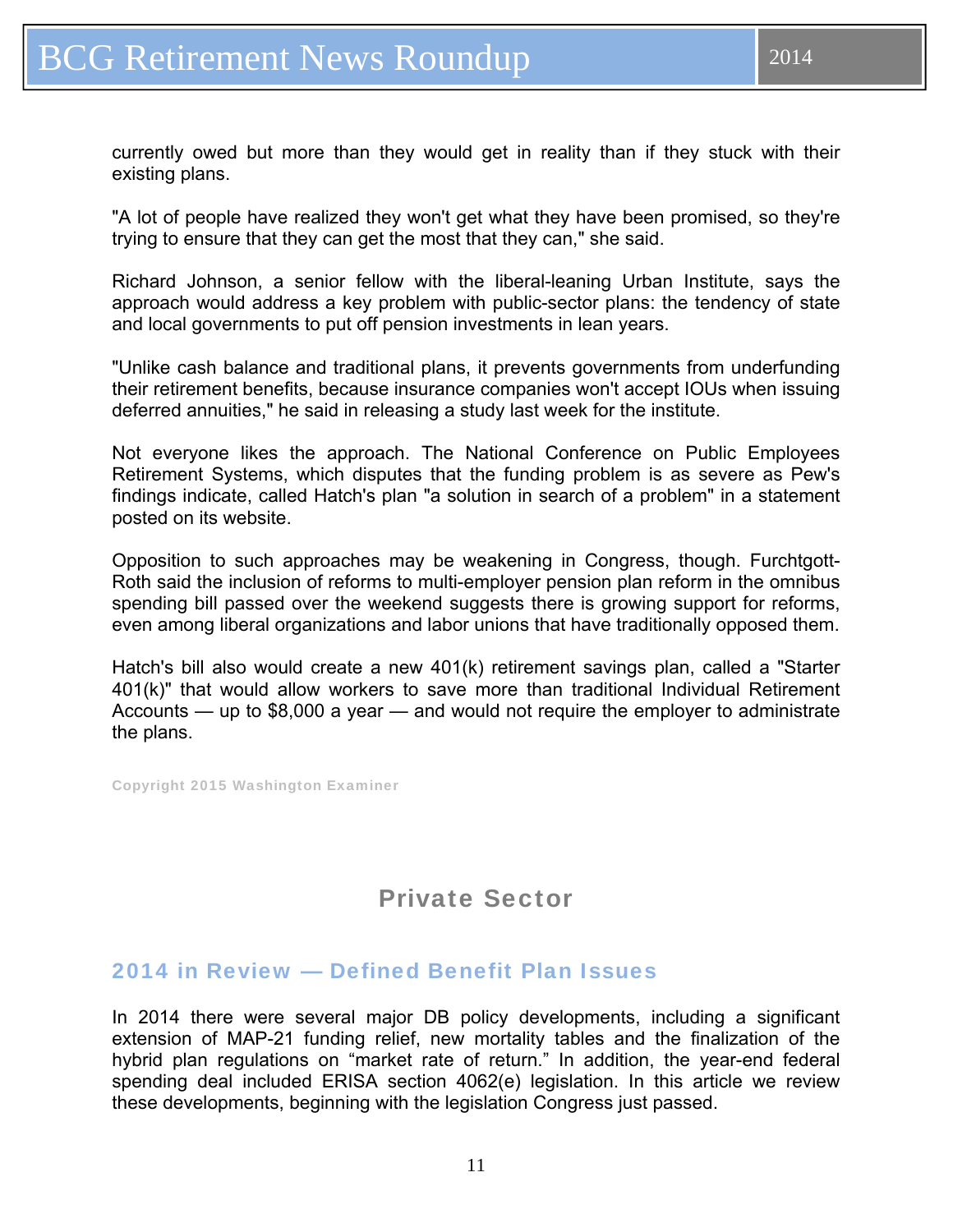Year-end federal spending legislation — 4062(e) reform

The year-end federal spending bill included detailed provisions intended to address the multiemployer plan funding crisis, reform the rules under ERISA section 4062(e) and clarify the definition of normal retirement age.

The language on ERISA section 4062(e) is identical to that included in S. 2511, introduced earlier this year by Senators Harkin (D-IA) and Alexander (R-TN). We discussed the ERISA section 4062(e) issue and the provisions of S. 2511 in detail in our earlier article Fixing ERISA section 4062(e). Very briefly, the new legislation:

Clarifies the 4062(e) triggering event and exempts many transactions where there is no true or permanent cessation of operations.

Exempts "well-funded" plans, defined as plans that are at least 90% funded (based on the fair market value of plan assets and liabilities as determined under the variable-rate premium rules).

Provides an alternative method of satisfying "4062(e) obligations," by making additional contributions that (oversimplifying a lot) fund the plan's shortfall attributable to the affected participants over 7 years.

The normal retirement age provision generally "clarifies" that a plan that, as of December 8, 2014, defined normal retirement age as the earlier of (1) an (ERISApermitted) age (e.g., 65) or (2) a number of years of service (not less than 30) did not violate ERISA.

We do not generally cover multiemployer plan issues and will not review that part of the year-end budget deal here.

This legislation (as part of year-end spending legislation) was approved by the House and Senate; the President is expected to sign it.

In the rest of this article we provide a general review of the 2014 retirement policy developments that affected defined benefit plans. For defined contribution retirement policy developments see our article 2014 in review — defined contribution plan issues.

### Increased PBGC premiums

We begin our review with legislation enacted at the very end of 2013, the Bipartisan Budget Act of 2013 (signed into law by President Obama on December 26, 2013). BBA 2013 significantly increased Pension Benefit Guaranty Corporation premiums. Dramatically higher premiums challenged many sponsors in 2014 to re-think funding and de-risking policies.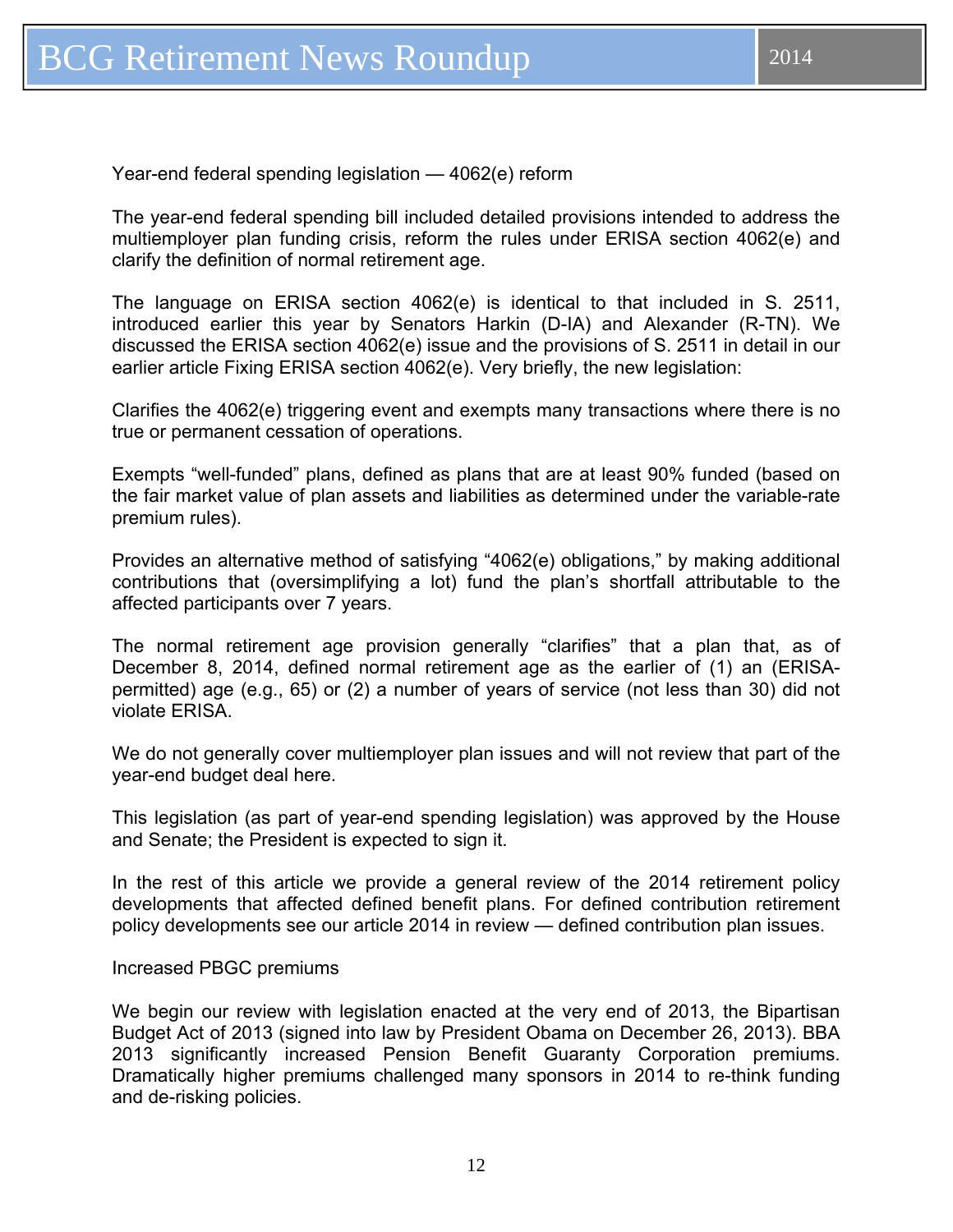| Year | Flat-rate premium | Variable-rate<br>premium (per<br>\$1,000 of UVB) | Per-participant cap<br>on variable rate<br>premium |
|------|-------------------|--------------------------------------------------|----------------------------------------------------|
| 2014 | \$49              | \$14                                             | \$412                                              |
| 2015 | \$57              | \$24                                             | \$418                                              |
| 2016 | \$64              | \$29                                             | \$500                                              |

The following table shows new single employer plan premium rates through 2016:

(These numbers are from PBGC and updated through October 2014; the \$29 number for the 2016 variable-rate premium is an estimate based on the expected inflation adjustment.)

For some sponsors, the increased premiums will make borrow-and-fund and/or derisking strategies more attractive, in effect as an alternative to paying the higher PBGC premiums.

In this regard we note the (somewhat counterintuitive) effect on variable-rate premiums of paying out terminated vested participants. Paying out terminated vesteds obviously reduces the PBGC flat-rate premium — fewer participants equals fewer "heads to count." But the gains are relatively modest — \$64 per year per participant in 2016. While less obvious, the gains in reduced variable-rate premiums can be much more significant. Those gains come from the headcount-based cap. The two key variables are (1) how well funded the plan is and (2) the ratio of unfunded vested benefits to the number of participants. We provided an article that went into this calculation in detail.

Ironically — given that PBGC's 2013 deficit was the pretext for BBA 2013 premium increases — in November 2014 PBGC released its FY 2014 Annual Report, showing a dramatic decrease in its single employer program deficit, from \$27.4 billion to \$19.3 billion, an \$8 billion/ 30% drop. Notwithstanding that those numbers did not reflect the BBA 2013 premium increase, PBGC experienced a \$4 billion underwriting gain. At the same time, in 2014 the multiemployer program deficit increased by \$34 billion (410%!), to \$42.4 billion.

### MAP-21 extended

While increased PBGC variable-rate premiums provided an incentive for more funding, in August 2014 Congress provided relief from minimum funding requirements. The Highway and Transportation Funding Act (HATFA) extended "interest rate stabilization" under 2012′s Moving Ahead for Progress in the 21st Century Act (MAP-21) through 2020.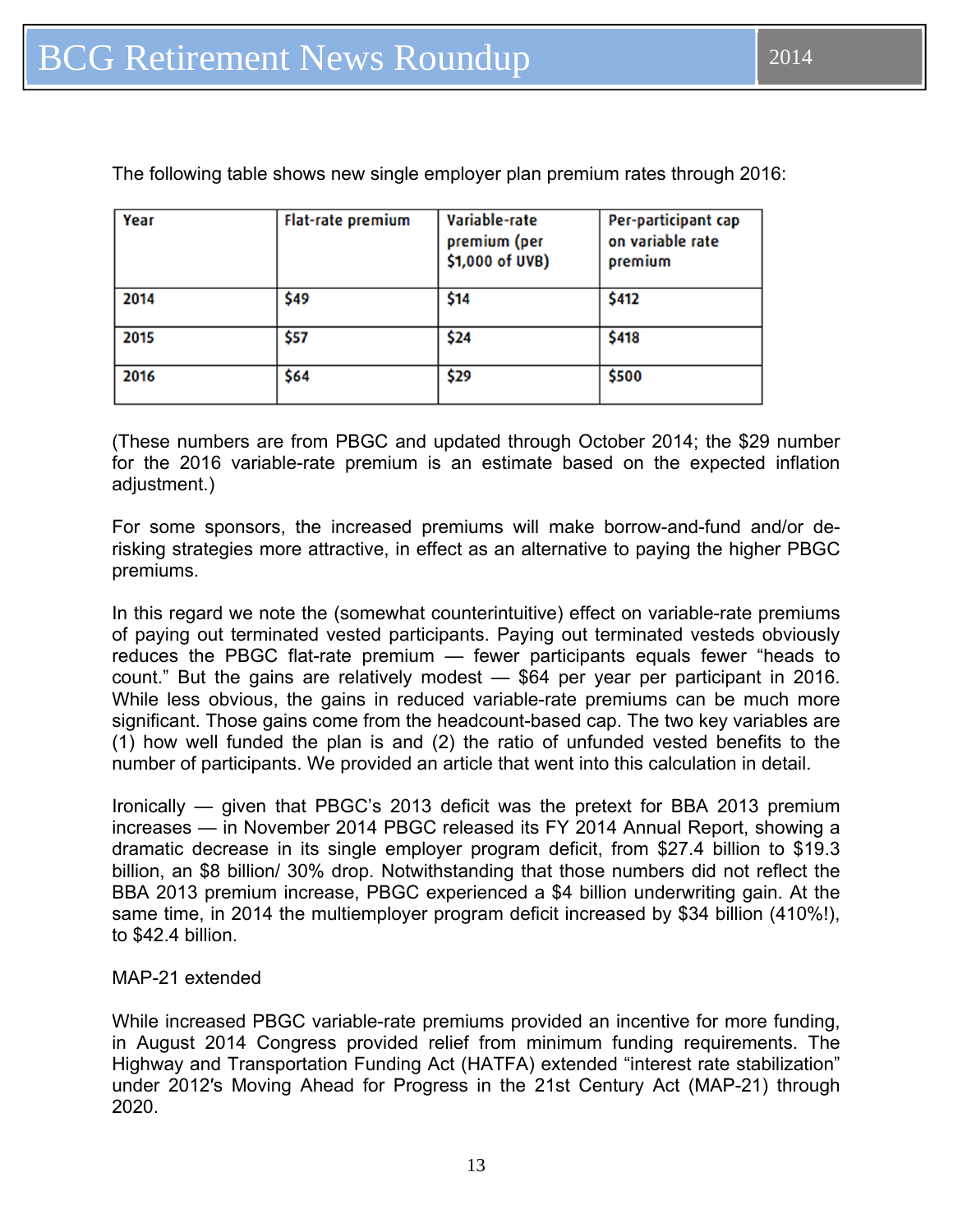MAP-21 put a "floor" under valuation interest rates. The floor is equal to (1) the average of rates for a 25-year period, (2) reduced by multiplying it by a percentage beginning at 90% in 2012 and "phasing down" to 70% thereafter (we will call this the "phase-down percentage"). HATFA extends this relief by applying the 90% phase-down percentage through 2017.

The following chart compares the old MAP-21 and the new HATFA phase-down percentage rules.

| Phase-<br>down % | Applicable year -<br>- current rules | Applicable year -<br>- HTF 2014 |
|------------------|--------------------------------------|---------------------------------|
| 90%              | 2012                                 | 2012-2017                       |
| 85%              | 2013                                 | 2018                            |
| 80%              | 2014                                 | 2019                            |
| 75%              | 2015                                 | 2020                            |
| 70%              | After 2015                           | After 2020                      |

|                | Age |       |                      |
|----------------|-----|-------|----------------------|
| <b>Males</b>   | 25  | 9.8%  |                      |
|                | 35  | 7.9%  |                      |
|                | 45  | 5.4%  |                      |
|                | 55  | 3.6%  |                      |
|                | 65  | 4.5%  |                      |
|                | 75  | 9.8%  |                      |
|                | 85  | 16.9% |                      |
|                |     |       |                      |
| <b>Females</b> | 25  | 11.8% |                      |
|                | 35  | 10.3% |                      |
|                | 45  | 8.3%  |                      |
|                | 55  | 6.6%  |                      |
|                | 65  | 5.8%  |                      |
|                | 75  | 8.0%  |                      |
|                | 85  | 10.7% |                      |
|                |     |       | New mortality tables |

In October 2014, the Society of Actuaries published its (new) RP-2014 Mortality Tables and Mortality Improvement Scale MP-2014, related reports and two documents responding to comments on its exposure draft. The RP-2014 tables/improvement scale reflect significant increases in mortality improvement relative to the current regulatory regime (RP-2000 plus mortality improvement Scale AA projection).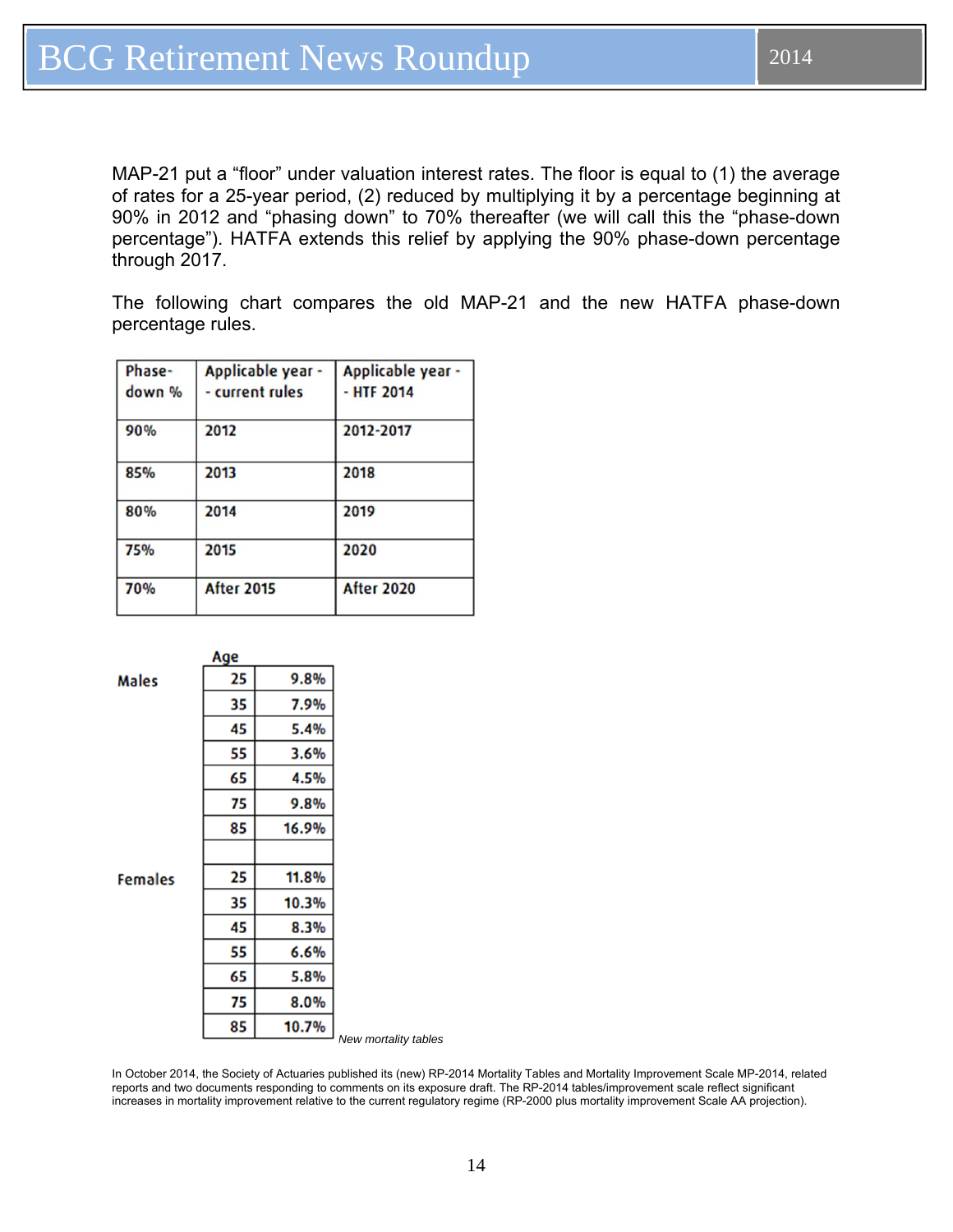Defined benefit plan sponsors will want to consult their actuary as to the application of the new tables to their plan. Generalizing: if (as most believe) IRS adopts the SOA 2014 tables/improvement scale, then the cost of funding and lump sums will go up. The following table projects (based on estimates) the increase in annuity values for minimum funding purposes that would result from the adoption of the RP-2014 mortality tables/improvement scale by IRS for 2016.

#### *Hybrid plan rules finalized*

On September 19, 2014, IRS published long-awaited final regulations on a number of issues affecting hybrid plans (generally, cash balance and pension equity plans). The most significant piece of the final regulations was final rules with respect to interest crediting rates permitted under the "market rate of return" standard. Those rules are generally effective in 2016. The final regulations adopt an exclusive list of permitted cash balance plan interest crediting rates. The following chart summarizes the rates permitted:

|                                                           | Rate                                                                                                                               | <b>Permitted floor</b> |
|-----------------------------------------------------------|------------------------------------------------------------------------------------------------------------------------------------|------------------------|
| <b>Maximum fixed rate</b>                                 | 6%                                                                                                                                 | ΝA                     |
| Government bond rates +<br>permitted margin               | 3-month + 175 bps<br>$12$ -month + 150 bps.<br>$1-year + 100 bps$<br>$3$ -year + 50 bps<br>7-year + 25 bps.<br>$30$ -year + 0 bps. | 5% annual              |
| Long-term investment grade<br>corporate bond rate         | Third segment rate under the<br>minimum funding rules, with or<br>without adjustment for MAP-21<br>and HATFA                       | 4% annual              |
| Short and mid-term<br>investment grade corporate<br>bonds | First or second segment rate under<br>the minimum funding rules, with<br>or without adjustment for MAP-21<br>and HATFA             | 4% annual              |
| <b>Investment-based rates</b>                             | Actual rate of return on the<br>aggregate or a subset of plan<br>assets; rate of return on a<br>regulated investment company       | 3% cumulative          |

Cash balance plans that use investment-based interest crediting rates function very much like defined contribution plans — investment risk (both positive and negative) generally falls on the participant, not the plan sponsor. These plans are, however, subject to a special "capital preservation rule" requiring that the participant's benefit at least equal the sum of her principal credits (pay credits). We provided articles analyzing, generally, the issues the capital preservation rule presents and, specifically, the risk to sponsors under the rule.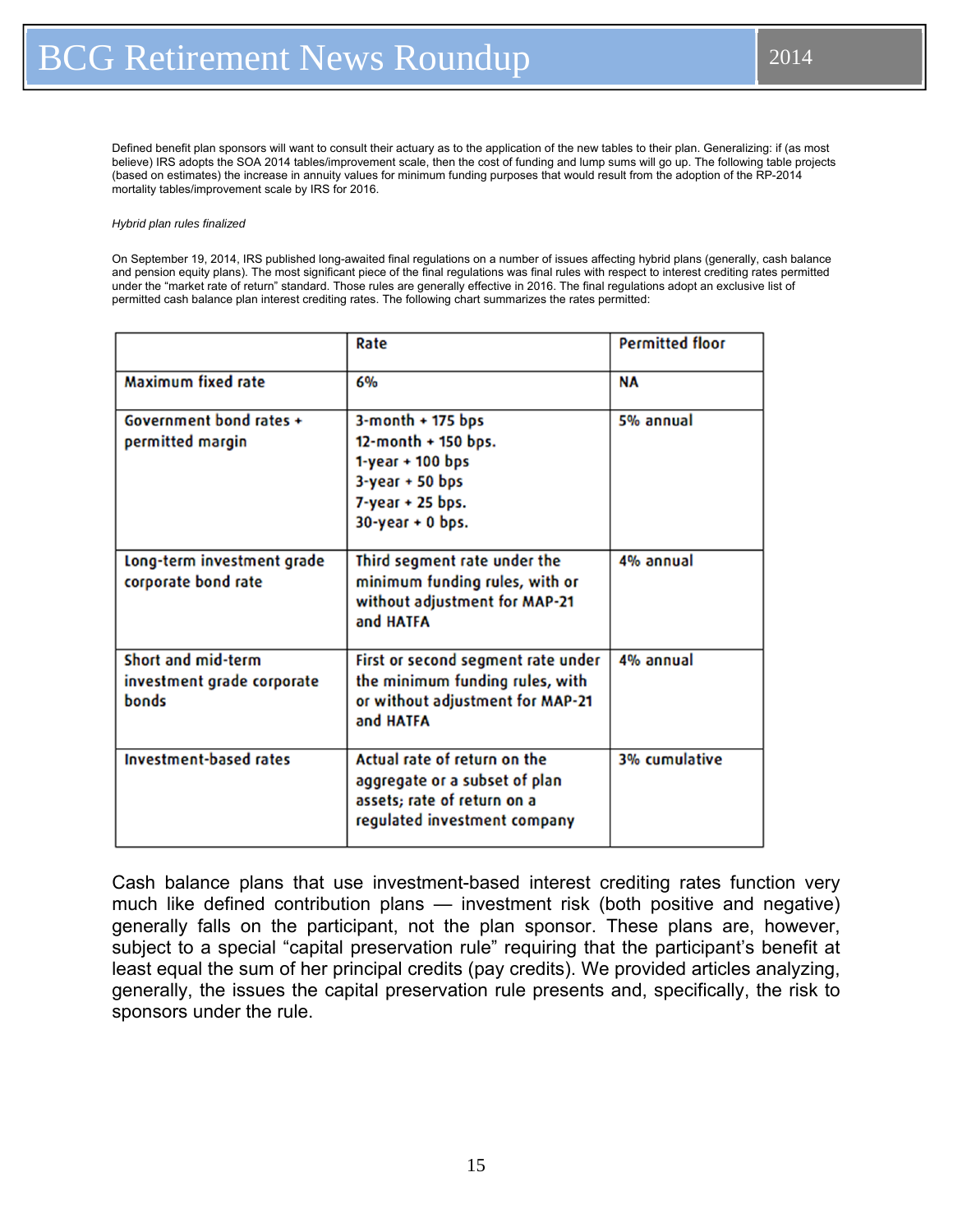### <span id="page-15-0"></span>De-risking

In addition to the incentive to de-risk that the PBGC premium increases provided, increases in 2013 year end interest rates made 2014 a "less expensive" year (than 2013) to pay out lump sums. In the first part of the year, IRS released four Private Letter Rulings holding that in certain circumstances the payment of lump sums to retirees currently receiving annuities did not violate Tax Code minimum distribution rules.

Those rulings dealt with an important issue in de-risking transactions involving retirees. Subsequently, however, IRS indicated that it would not issue more of these rulings. The suspension of rulings on this issue reflects the considerable push back on this trend. In this regard there were also attempts at the state level to limit de-risking transactions.

The "frozen plan issue"

There appears to be bipartisan support for relief for the DB "frozen plan issue." That issue is (briefly): when a defined benefit plan is frozen to new entrants (a "soft freeze"), the group covered under the plan may become discriminatory over time because of, for instance, higher non-highly compensated employee turnover rates and pay increases that, in effect, turn non-highly compensated employees into highly compensated employees. Absent relief many sponsors are likely to terminate benefits for the frozen plan group rather than risk disqualification. In December 2013 IRS released Notice 2014-5, providing temporary relief on this issue for 2014 and 2015 for plans that meet certain conditions.

It looked like, at one point, 2014 year-end "tax-extenders" legislation might include a proposal on this issue. After the President threatened to veto (on unrelated issues) that legislation, however, it was dropped, and there will be no fix before year-end.

We will continue to follow these issues in 2015.

**Copyright 2014. BMO Financial Corp.** 

# Treasury Finalizes Rules For New Retirement Savings Account: The myRA

A new retirement savings vehicle, the myRA (my retirement account), is now one step closer to being available after the Department of the Treasury's final regulations became effective December 15, 2014. The myRA was first announced earlier in 2014 by President Obama in his State of the Union Address. The myRA is touted as a nocost to employer and no fee investment option for employees who lack an employer sponsored retirement savings plan. However, the exact details of the savings program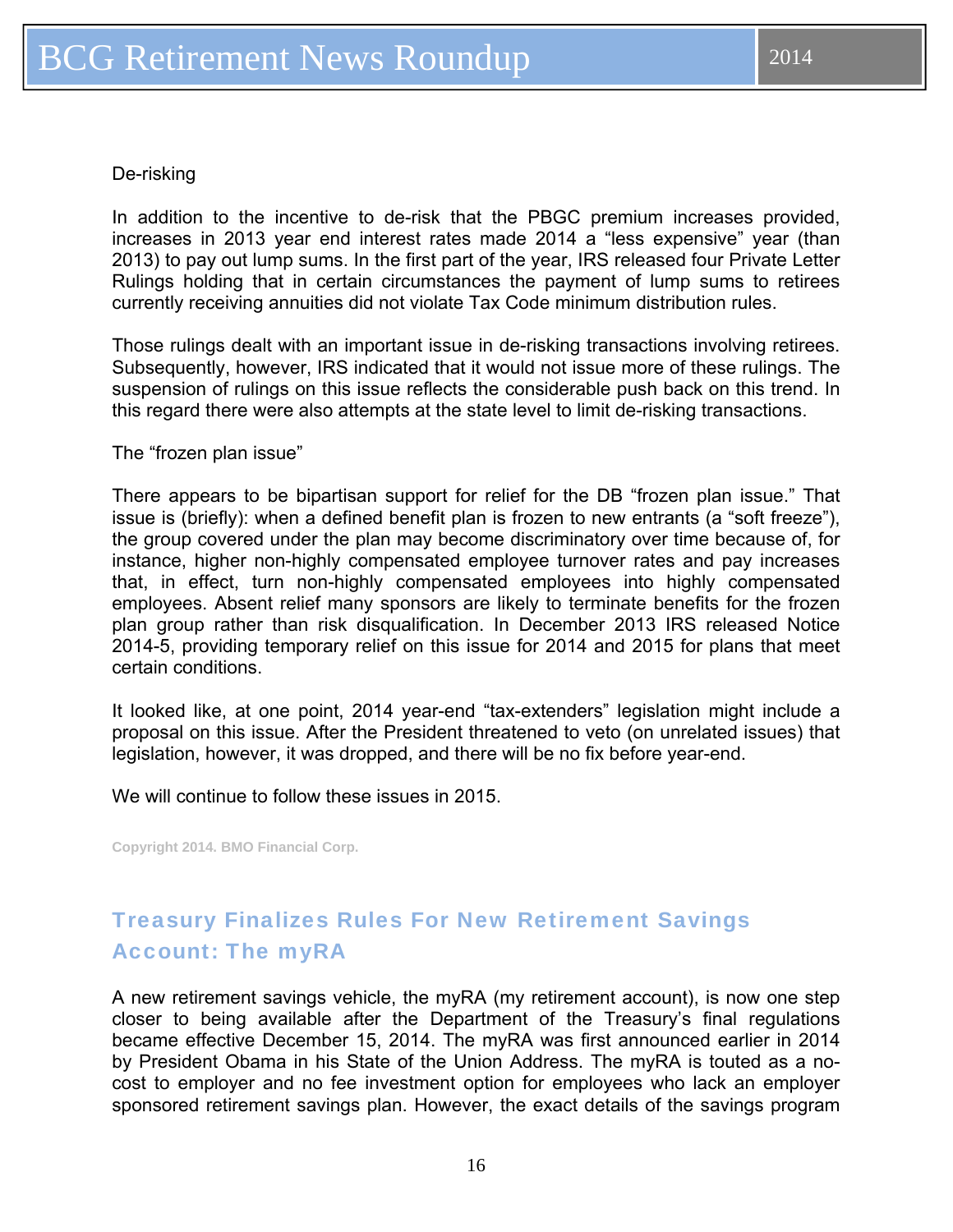The Treasury Department authorized a new "nonmarketable, electronic retirement savings bond" that will only be available to participants in the myRA. The bond will provide a principal protected investment while earning interest at the same rate available in the Government Investment Fund (G-Fund) of the Federal Thrift Savings Plan. The G-Fund type of government bond was previously unavailable to anyone outside of the Thrift Savings Plan. While this is a very secure investment, offering very little risk to the participant, the returns are also very low compared to the historical returns from equity investments. This could be a concern for younger participants, as they should be taking on more risk within their retirement investments.

Additionally, the new regulations state that the myRA is going to be treated as a Roth IRA. This means all of the interest growth inside the myRA on the new electronic savings bond will come out tax free if certain holding period and trigger events are satisfied. By treating the myRA as a Roth IRA, the Treasury Department also helped exclude myRA account balances from required minimum distribution requirements after age 70 ½. This could be a big benefit for some individuals looking for tax and investment class diversification.

The myRA is going to have a maximum balance limitation of \$15,000 or 30 years of participation, whichever occurs first. It is also interesting to note that the entire account balance cannot exceed \$15,000, interest and contributions included. This means that participants need to spread out their contributions and not contribute too much up-front. For instance, if you contribute \$14,000 over the next three years, you could only enjoy \$1,000 of growth in the account before being forced to transfer the entire account balance to a new investment. This highlights the idea that the myRA is designed to be a starter savings vehicle and not designed to replace traditional retirement plans. Once a participant reaches the maximum threshold, the account balance will need to be transferred out of the myRA and into another account. Because the myRA is going to be treated as a Roth IRA, the entire account will be transferable directly to a Roth IRA with a financial services provider that can offer a much wider array of investment products, including higher rates of return.

According to the new rules, the same limits for contributions that apply to all other Roth IRA contributions will also apply to contributions for the myRA. This means that in 2015 an individual will only be able to contribute a maximum of \$5,500 in aggregate to all of his or her IRA accounts, including the myRA. Additionally, an individual's adjusted gross income phase-out range for a single taxpayer making contributions to a Roth IRA will be \$116,000 to \$131,000 and \$183,000 to \$193,000 for a married individual filing jointly for 2015. This means if someone makes more than the upper end of the phase-out limit they will be unable to contribute to a myRA.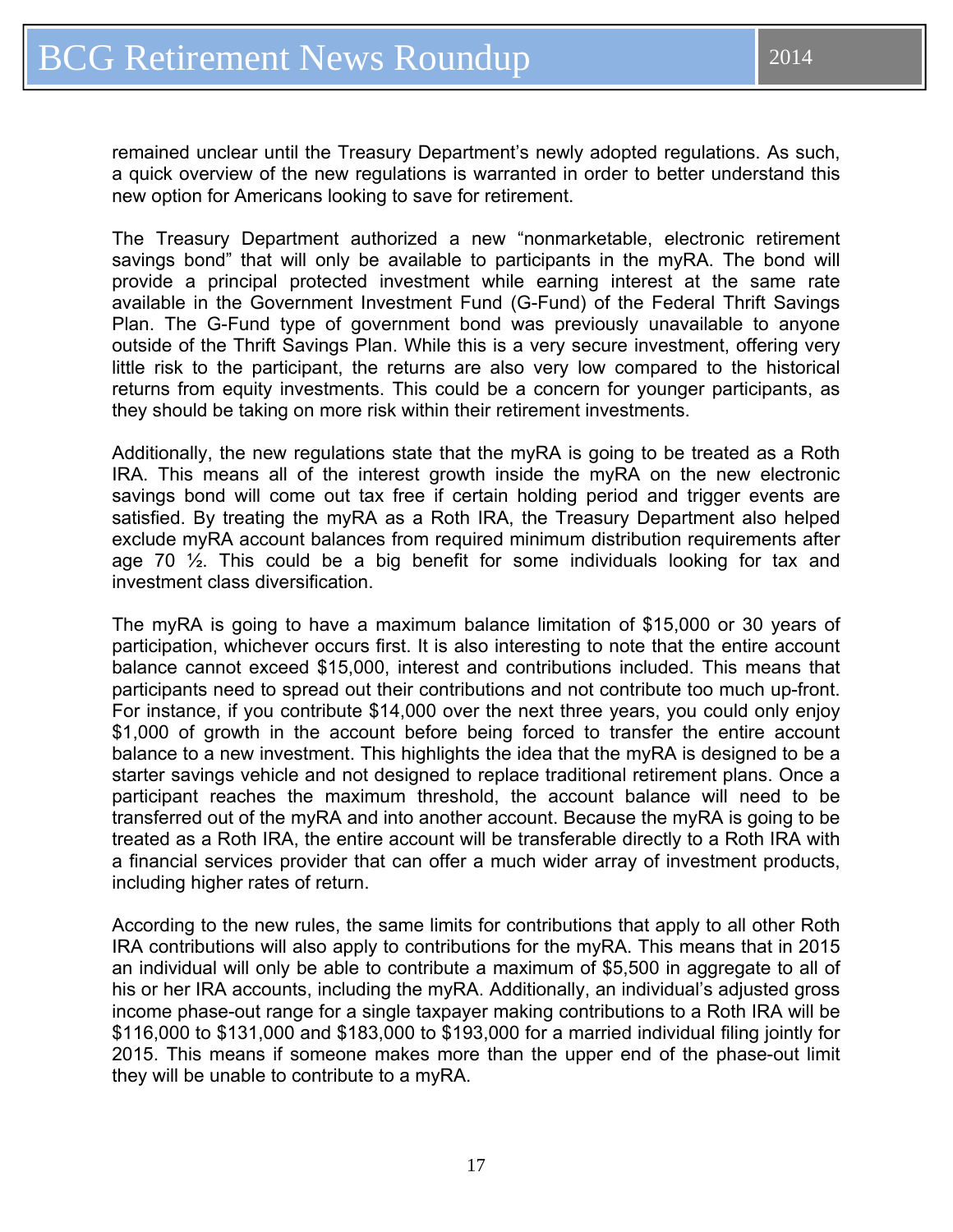<span id="page-17-0"></span>While the new Treasury Department regulations push the myRA ahead, there are still questions remaining. For example, will there be widespread adoption and use of the myRA? Will individuals be able to make contributions without the involvement of their employer? Additionally, the maximum account balance rules and limited low return investment options place significant limitations on the myRA, potentially limiting its overall impact. However, in some ways, the most significant benefit of the myRA might be the behavioral impact of introducing employees to a low cost way to start saving for retirement at an early age. While the myRA will not solve all of the retirement planning issues in the United States by itself, its creation is still a step in the right direction by creating a vehicle for more access to low cost retirement savings options for employees.

**Copyright © 2015 Forbes.com LLC** 

# IRS Issues 2014 Cumulative List, Extends DB Plan Approval Period

In Notice 2014-77, the Internal Revenue Service (IRS) has provided the 2014 Cumulative List of Changes in Plan Qualification Requirements to be used by plan sponsors and practitioners submitting determination letter applications for plans during the period beginning February 1, 2015, and ending January 31, 2016.

Plans using this Cumulative List will primarily be single employer individually designed defined contribution plans and single employer individually designed defined benefit plans that are in Cycle E. Generally, an individually designed plan is in Cycle E if the last digit of the employer identification number of the plan sponsor is 5 or 0, or if the plan is a § 414(d) governmental plan (including governmental multiemployer or governmental multiple employer plans) for which an election has been made by the plan sponsor to treat Cycle E as the second remedial amendment cycle for the plan.

In addition, in Announcement 2014-41, the IRS has extended to June 30, 2015, the deadline for submitting on-cycle applications for opinion and advisory letters for preapproved defined benefit plans for the plans' second six-year remedial amendment cycle. This announcement also provides a two-day extension (from Saturday, January 31, 2015, to Monday, February 2, 2015) for Cycle D on-cycle submissions (primarily individually designed plans including multiemployer plans).

The extension to June 30, 2015, applies to pre-approved defined benefit mass submitter lead and specimen plans, word-for-word identical plans, master and prototype minor modifier placeholder applications, and defined benefit non-mass submitter lead and specimen plans. The submission period for these applications is scheduled to expire on February 2, 2015.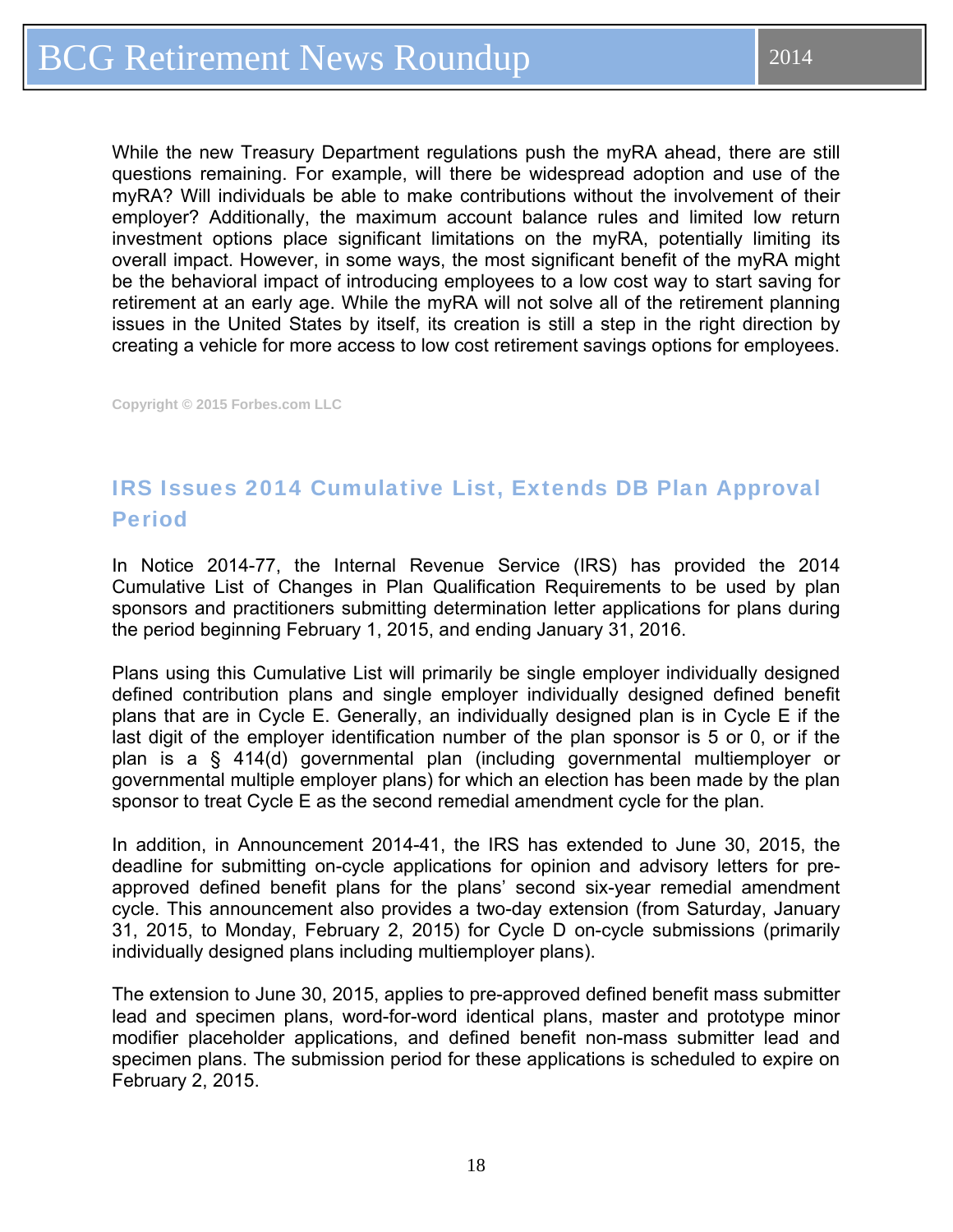<span id="page-18-0"></span>This extension applies to all on-cycle pre-approved defined benefit plan submissions. In general, plans submitted in accordance with this extension will continue to be reviewed for qualification items based on the 2012 Cumulative List.

The IRS also said it expects to modify Revenue Procedure 2011-49 to expand the preapproved program to include defined benefit plans containing cash balance features and defined contribution plans containing employee stock ownership plan (ESOP) features. In addition, the IRS is developing tools, which will be available before June 30, 2015, to assist plan sponsors in drafting these plans.

**Copyright ©1989–2014 Asset International Inc** 

# "Cromnibus Act" Changes for Multiemployer and Single-Employer Defined Benefit Pension Plans

The Consolidated and Further Continuing Appropriations Act, 2015 (the so-called "Cromnibus Act"), enacted into law last week, is not just a \$1.1 trillion spending bill that keeps most of the federal government open through September 2015. The Cromnibus Act also addresses several critical issues impacting multiemployer and single-employer pension plans and the Pension Benefit Guaranty Corporation (PBGC) and makes other changes affecting defined benefit plans.

Changes for multiemployer pension plans are most sweeping, including:

- Authorization to suspend benefits for active and retired participants where multiemployer plans in "critical and declining status" meet detailed requirements.
- Doubling of PBGC premiums for multiemployer plans.
- Repeal of the "sunset" provisions of the Pension Protection Act (PPA) multiemployer funding rules.
- Disregard of PPA surcharges and certain other contributions when calculating withdrawal liability.
- Expansion of PBGC authority to approve plan partitions and facilitate plan mergers.
- Clarification of PPA and Internal Revenue Code (Code) rules impacting multiemployer plans.

Additionally, the Cromnibus Act:

- Amends ERISA Sec. 4062(e) to limit the circumstances in which the PBGC can seek "downsizing liability" from single-employer pension plan sponsors.
- Permits a new definition of "normal retirement age" for pension plans.
- Details of these amendments are discussed below.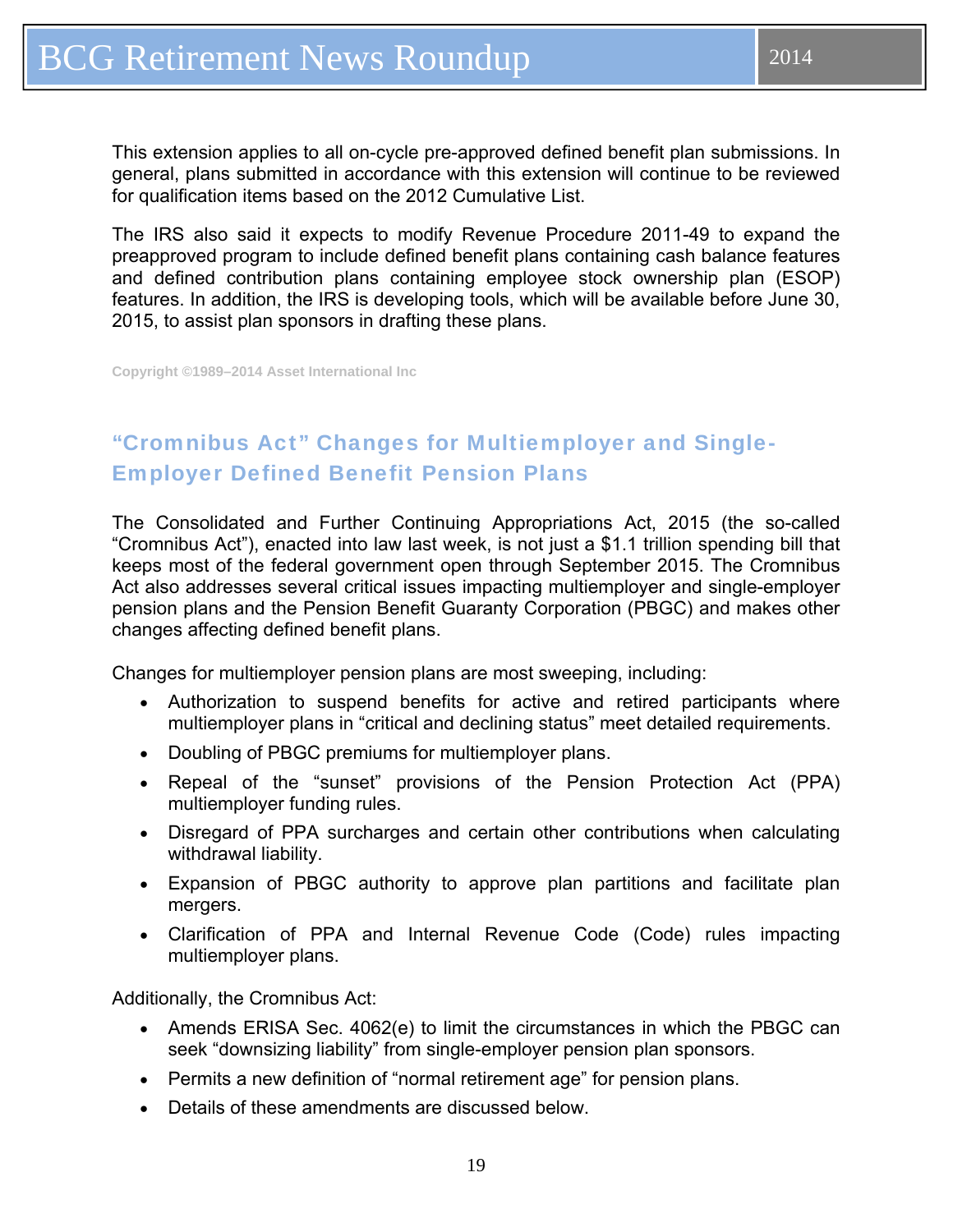Suspension of Benefits in Multiemployer Plans in Critical and Declining Status

The Cromnibus Act seeks to ameliorate the funding issues faced by many multiemployer pension plans as well as the looming insolvency of the PBGC multiemployer program.

The PPA required greater contributions to underfunded multiemployer plans, with surcharges on contributing employers and reductions of benefits. Despite these reforms, one out of 10 multiemployer plans faces insolvency. Moreover, as indicated in our earlier WorkCite article, the PBGC's 2014 Annual Report revealed a fivefold increase in its multiemployer program deficit.

The Cromnibus Act permits multiemployer plan trustees to suspend pension benefits if the plan is in "critical and declining status" under specific criteria and procedures, notwithstanding ERISA Sec. 204(g) and Code Sec. 411(d)(6), which generally prohibit plan amendments that cut back accrued benefits.

A plan is in "critical and declining status" if:

- It meets the PPA criteria for "critical status" (which includes having a funded percentage less than 65 percent); and
- It is projected to become insolvent within 15 plan years (20 plan years if the plan's ratio of inactive to active participants exceeds two to one or if the funded percentage of the plan is less than 80 percent).

To suspend benefits, a multiemployer plan in critical and declining status must comply with the following:

- Retiree Representative : Plans with 10,000 or more participants must select a participant in pay status as a "retiree representative" to advocate for retired and deferred vested participants, with reasonable expenses paid by the plan.
- Actuarial Certification: The plan actuary must certify that the plan is projected to avoid insolvency until the suspension of benefits expires.
- Insolvency Determination: The plan trustees must determine that the plan is projected to become insolvent unless benefits are suspended.
- Limits on Suspension :
	- o The monthly benefit of any participant cannot be reduced below 110 percent of the monthly benefit guaranteed by the PBGC on the date of suspension.
	- $\circ$  Suspensions are limited for participants who have attained age 75 or older but not age 80 on the effective date of the suspension and are prohibited for participants age 80 and older on that date.
	- o No suspensions of disability benefits are permitted.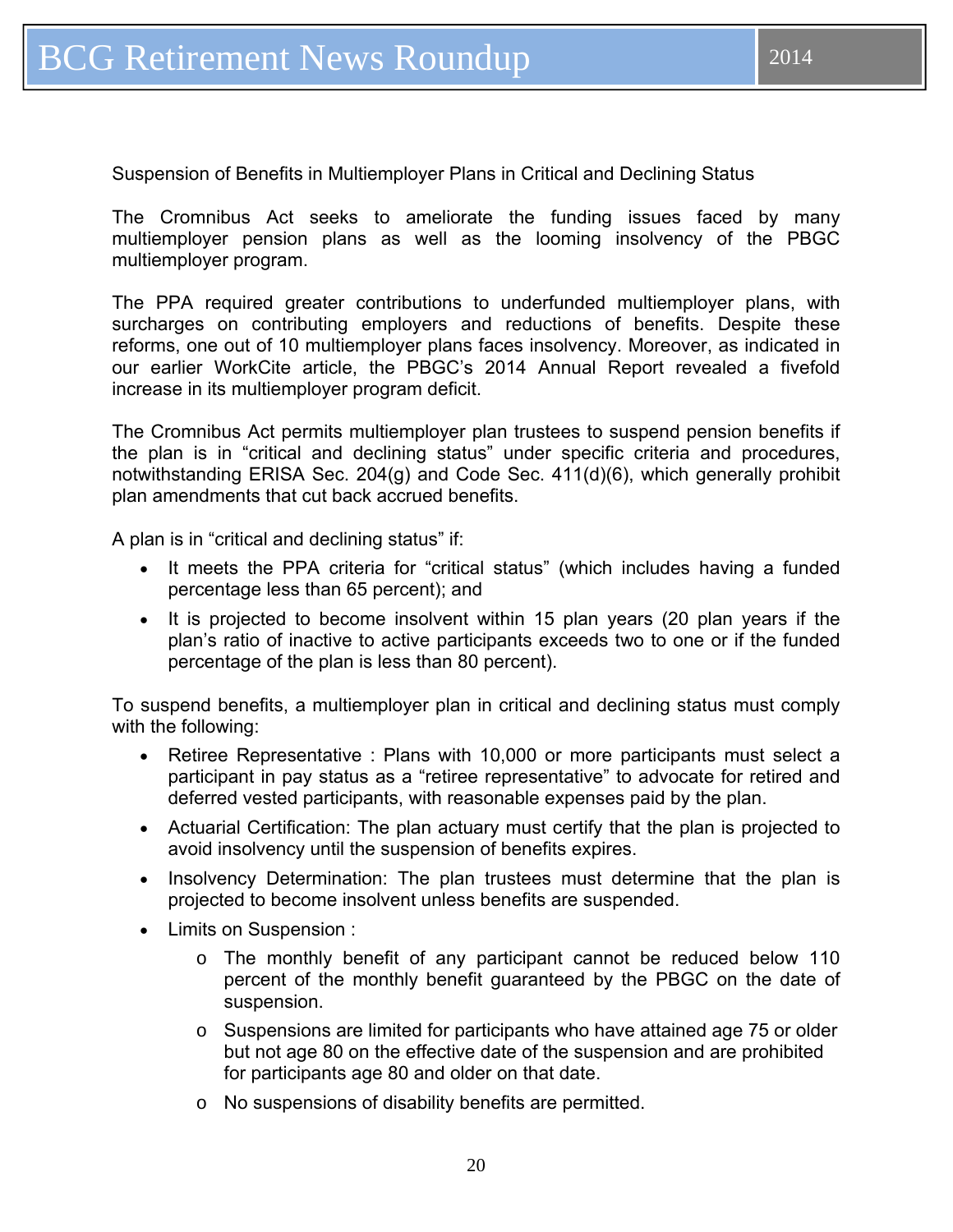- o Suspensions must be equitably distributed based on: (i) life expectancy; (ii) time in pay status; (iii) amount and type of benefit; (iv) extent of subsidized benefit; (v) extent of post-retirement benefit increase; (vi) history of benefit increases; (vii) years to retirement for active employees; (viii) whether active participants will withdraw support for the plan, accelerating employer withdrawals; and (ix) the extent to which benefits are attributed to service with an employer that failed to pay withdrawal liability.
- Notice Requirements : Trustees must give detailed notice of a proposed suspension to the Treasury Department, participants, employers and unions.
- Approval by Treasury : The Secretary of the Treasury (Secretary) must find that the suspension satisfies all requirements.
- Ratification by Participants : The proposed suspension must be submitted to a vote of participants. Except for "systemically-important plans" (those for which the PBGC financial assistance would exceed \$1 billion), the suspension would go into effect unless a majority of all participants voted to reject it. However, for systemically-important plans, not later than the end of the 90-day period beginning on the date the results of an adverse vote were certified, the Secretary would either have to permit the implementation of the suspension as proposed by the plan sponsor or permit the implementation of a modification by the Secretary of such suspension (so long as the plan is projected to avoid insolvency under that modification).
- Judicial Review: Available for denial or approval of benefit suspensions.

Other Changes to ERISA and the Code Impacting Multiemployer Plans

The Cromnibus Act makes the following technical changes to ERISA and the Code:

- Repeal of Sunset of PPA Funding Rules: These funding rules, including requiring rehabilitation plans for plans in critical status and funding improvement plans for plans in endangered status, had been scheduled to expire for plan years beginning on or after Jan. 1, 2015.
- Election to Be in Critical Status : A multiemployer plan may elect to be in critical status effective for the current plan year if the plan was projected to be in critical status in any of the succeeding five plan years. If elected, the election year would be treated as the plan's first year of being in critical status, regardless of the date the plan first satisfied the critical-status requirements of ERISA and the Code.
- Clarification of Rule for Emergence From Critical Status : A plan will emerge from critical status when the plan actuary certifies that (i) the plan did not qualify as a plan in critical status as of the beginning of the plan year; (ii) the plan is not projected to have an accumulated funding deficiency for the plan year or any of the nine succeeding plan years, without regard to the use of the shortfall method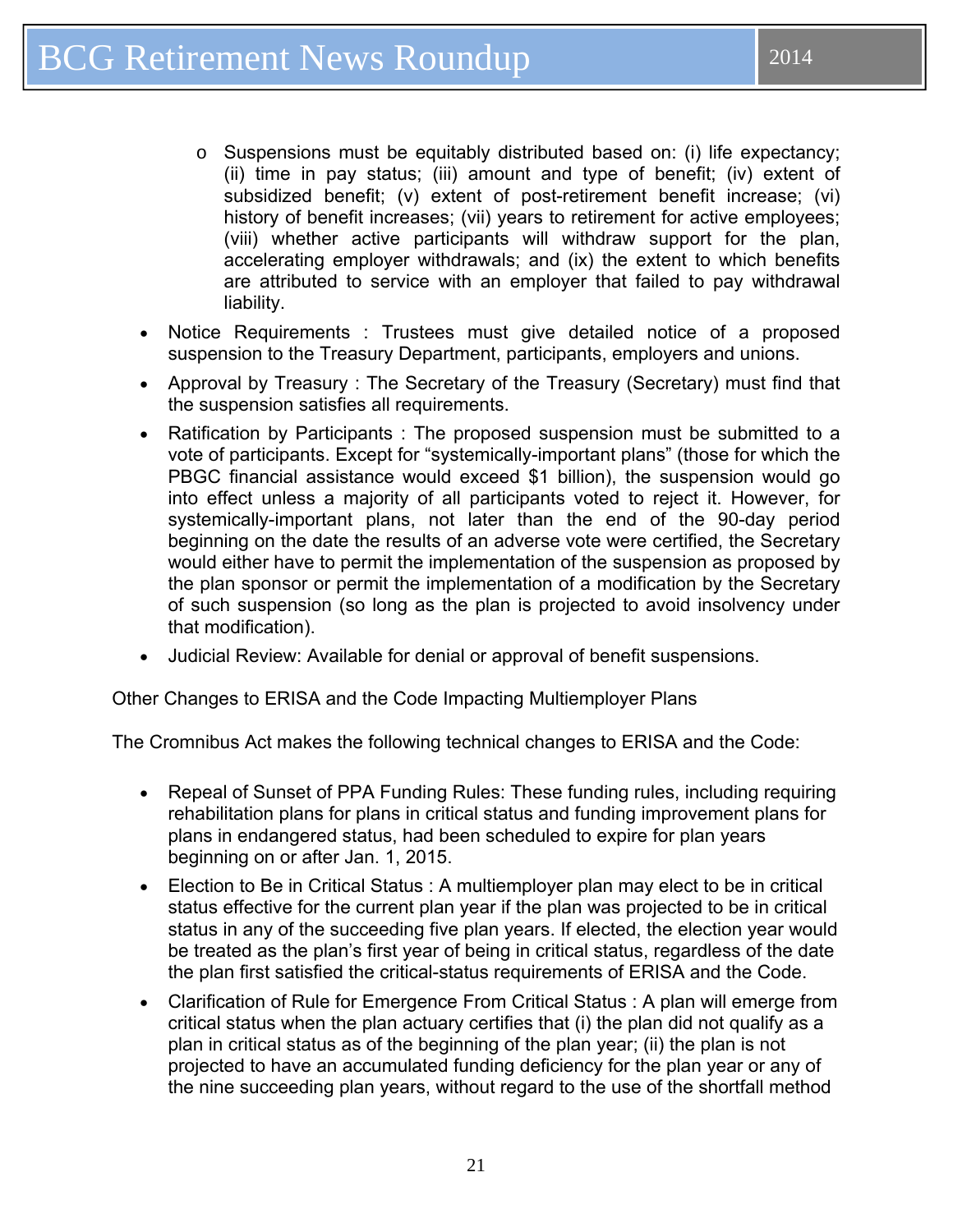but taking into account any extension of certain amortization periods; and (iii) the plan is not projected to become insolvent within any of the next 30 plan years.

- Endangered Status Not Applicable if No Additional Action Were Required : A plan will not be in endangered status if its funded status is projected to improve on its own. If a plan would be in endangered status but for this provision, the PBGC notification requirements would apply.
- Endangered Status Funding Improvement Plan Target Funded Percentage : The Cromnibus Act clarifies that (i) a plan's funded percentage as of the close of the funding improvement period should equal or exceed the percentage of the plan's funded percentage as of the first plan year for which the plan is certified as being in endangered status (instead of "the beginning of such period"); and (ii) no accumulated funding deficiency will occur during the last year of the funding improvement period (instead of "any plan year" during the funding improvement period).
- Corrective Plan Schedules When Parties Fail to Adopt Contribution Schedule : Where parties fail to adopt, through bargaining, a contribution schedule consistent with a multiemployer plan's funding improvement plan (for a plan in endangered status) or a plan's rehabilitation plan (for a plan in critical status), upon the expiration of a collective bargaining agreement (CBA): ◦If a CBA in effect when the plan entered endangered (or critical) status expired, and the bargaining parties failed to adopt a contribution schedule consistent with the funding improvement plan or rehabilitation plan, then the plan sponsor would have to implement a schedule under ERISA Sec. 305(c)(1)(B)(i)(I) or 305(e)(3)(1)(B)(i).
	- $\circ$  If a CBA in accordance with a funding improvement plan (or rehabilitation plan) expired while the plan was still in endangered (or in critical) status, and the bargaining parties failed to adopt a contribution schedule consistent with the updated funding improvement plan (or rehabilitation plan), then the contribution schedule applicable under the expired CBA would have to be implemented by the plan sponsor on the date that is 180 days after the date on which the CBA expired.
- Withdrawal Liability: PPA surcharges and contribution increases (except for increases due to increased work levels, employment or periods for which compensation is provided) pursuant to funding improvement plans or rehabilitation plans are generally disregarded when calculating withdrawal liability.
- Guarantee of Pre-retirement Survivor Annuities Under Multiemployer Pension Plans : PBGC will guarantee preretirement survivor annuities retroactively as to benefits payable on or after Jan. 1, 1985 (except where the surviving spouse died before Cromnibus Act's enactment).
- Required Disclosure of Multiemployer Plan Information : The ERISA provision requiring the disclosure of information to participants, employee representatives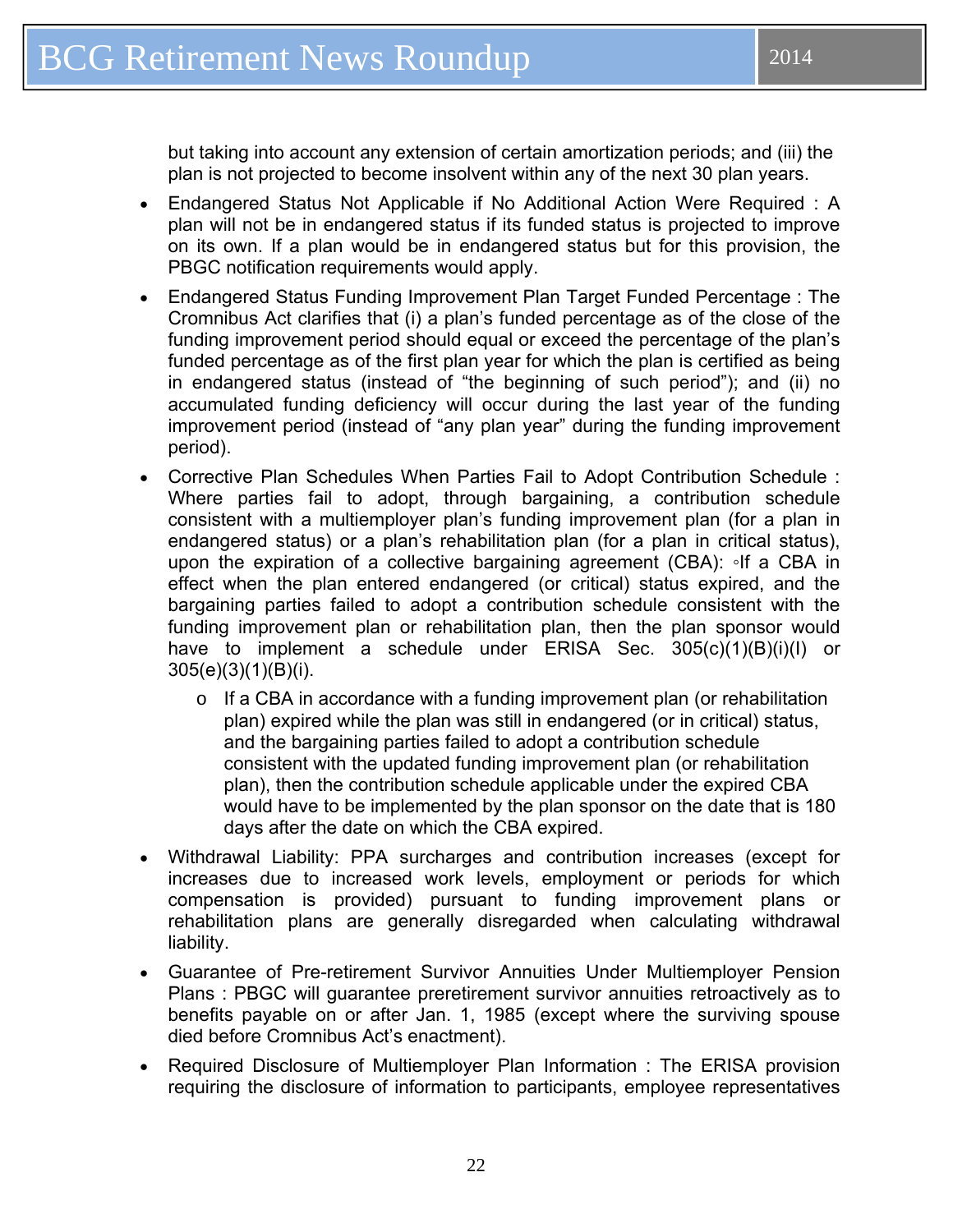and contributing employers has been expanded to require the disclosure of the following additional information: ◦The plan document.

- o The latest summary plan description.
- o The trust agreement.
- o If requested by a contributing employer, any employer participation agreement relating to the employer's participation during the current or any of the five immediately preceding plan years.
- o The plan's annual report (Form 5500).
- o The plan's annual funding notice.
- o Audited financial statements.
- o For a plan in critical or endangered status, the rehabilitation plan or latest funding improvement plan, as applicable, and the related contribution schedules.
- PBGC Merger Facilitation : PBGC gains authority to facilitate plan mergers, including training, technical assistance, mediation, communication with stakeholders, support with related requests to other governmental agencies, and financial assistance.
- Partitions of Eligible Multiemployer Plans : ERISA and the Code provisions are amended to facilitate partitions of eligible multiemployer plans.
- PBGC Insurance Premium Increases for Multiemployer Plans : The PBGC insurance premium for multiemployer plans is doubled, from \$13 to \$26 per participant, beginning in 2015, with increases in later years based on the changes in the Social Security national average wage index.
- Additional Changes
- The Cromnibus Act also makes the following changes affecting defined benefit plans:
- Revision of ERISA Sec. 4062(e)
- ERISA Sec. 4062(e) applies where an employer ceases operations at a facility and more than 20 percent of active plan participants are separated from employment. Under PBGC's former interpretation of Section 4062(e), employers could face substantial "downsizing liability" requiring significant additional funding to the pension plan, even where the plan was otherwise properly funded under ERISA and IRS rules.
- Aggressive PBGC enforcement of Sec. 4062(e) has given rise to significant compliance challenges and large unexpected liabilities for many companies that engage in normal business transactions. In July of this year, the PBGC announced a moratorium, until the end of 2014, on the enforcement of Sec. 4062(e) cases.
- Under amendments to Sec. 4062(e) made by the Cromnibus Act: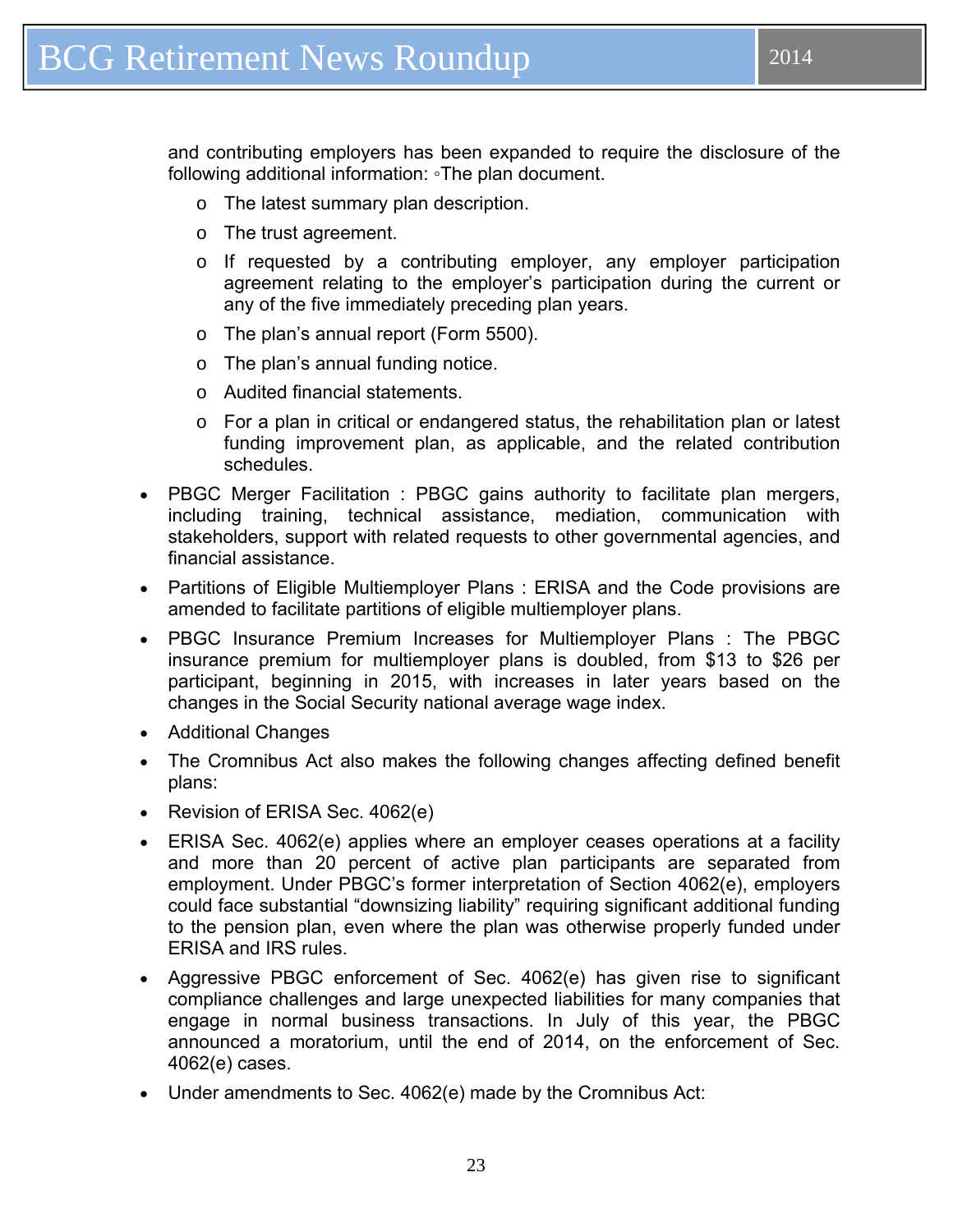- <span id="page-23-0"></span>o Subject to certain exceptions, there is no Sec. 4062(e) event unless employees actually lose their jobs, as opposed to going to work for another employer.
- o The employer's liability, if a Sec. 4062(e) event occurs, is substantially reduced.
- Revision of Definition of "Normal Retirement Age"

ERISA and the Code had defined "normal retirement age" (NRA) as the earlier of (i) the time a plan participant attains normal retirement age under the plan; or (ii) the later of (a) the time a plan participant attains age 65, or (b) the fifth anniversary of the time a plan participant commenced participation in the plan.

The Cromnibus Act amends ERISA and the Code to permit a definition of NRA in a defined benefit plan on Dec. 8, 2014, as the earlier of (i) an age otherwise permitted under the current definition of NRA in ERISA and the Code or (ii) the age at which a participant completes the number of years (not less than 30 years) of benefit accrual service specified by the plan. A plan that did not have such a definition of NRA on that date can be amended to add such a definition, but only as to persons who (i) were participants in the plan on or before Jan. 1, 2017; or (ii) were employed by a sponsor of the plan on or before Jan. 1, 2017 and who became participants thereafter.

**© 2015 McGuireWoods LLP**

# Year-End Update From The DOL

The Department of Labor (DOL) keeps a full plate on their retirement regulatory agenda and research projects each year. Now that the end of 2014 is closing, the DOL recently provided some insight of where they stand on some of these items. In early November, the ERISA Advisory Council presented their final recommendations of this year's research projects. The DOL also provided a bit of an update, too, in regards to their retirement regulatory agenda at this meeting.

### ERISA Advisory Council

The ERISA Advisory Council consists of 15 members appointed by the Secretary of Labor. Three members represent employee organizations, three represent employers and three others represent the general public. The remaining six members each come from a different field of expertise. One member each comes from insurance, corporate trust, actuarial counseling, investment counseling, investment management and accounting.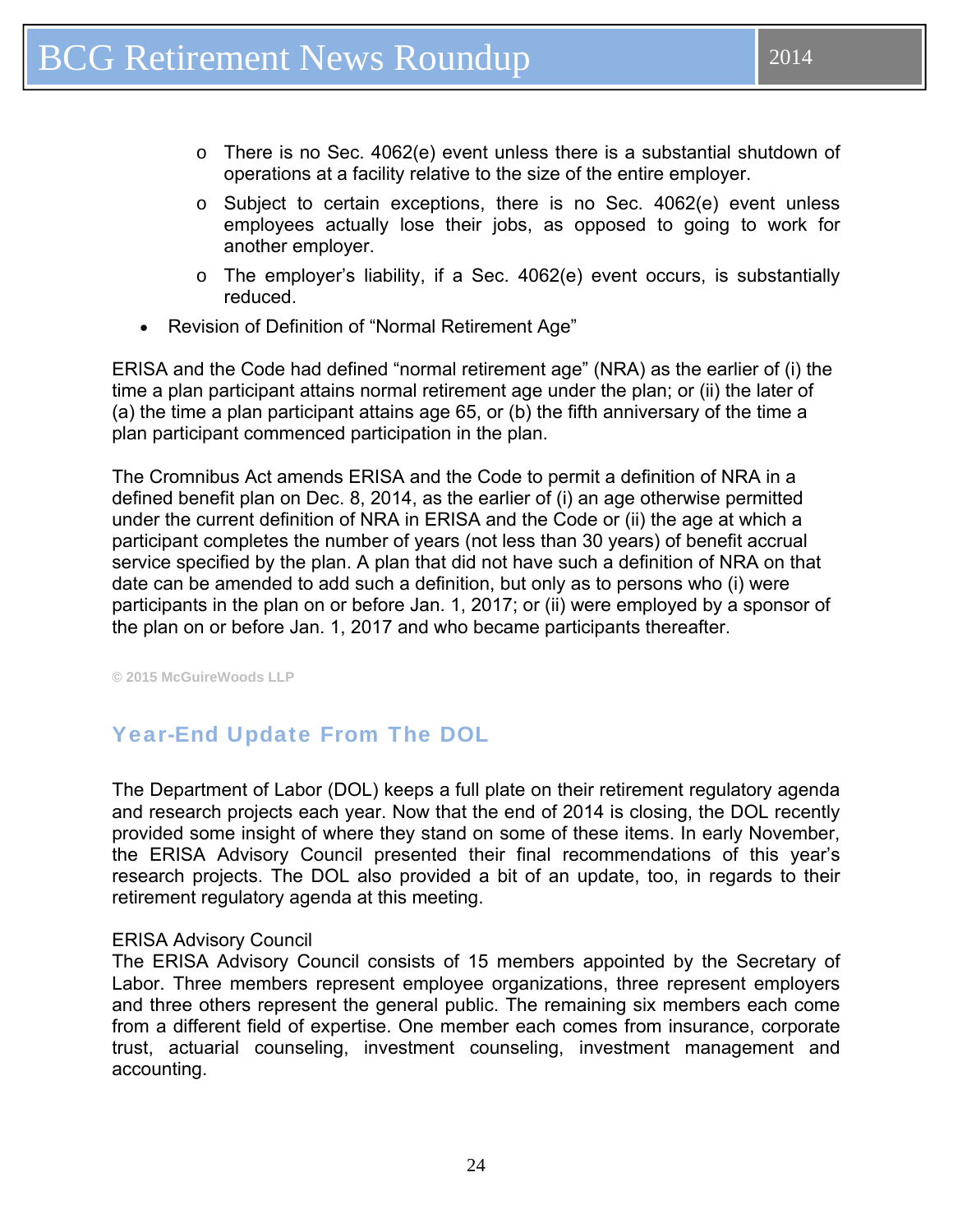Every year the Council decides on three or four issues to research that focus on topics important to ERISA administration. This past year the Council focused on two topics relevant to the retirement world and one non-retirement related topic. The retirement topics, discussed here, concern facilitating lifetime plan participation and outsourcing of employee benefit plan services.

Facilitating Lifetime Plan Participation — Trends show there has been a recent movement of participant assets out of retirement plans, and into retirement accounts not covered by ERISA, such as IRAs or other savings accounts, or as plan distributions. The Council examined some of the factors leading participants to leave their assets in or move them out of the plan.

Although more recent trends are beginning to show a desire among plan sponsors' to prevent leakage in their plans, the Council found a reluctance by some employers to provide guidance to terminating employees due to confusion or fear about incurring fiduciary liability. The Council recommended that the DOL "provide education and outreach to participants and plan sponsors on the considerations and benefits to participants of retaining assets within the employer-sponsored system."

Among "education and outreach" suggestions were for the DOL to develop model communication materials for employers to give to employees. The Council also suggested the DOL provide plan sponsors with guidance regarding certain plan design features which might encourage balances to stay in the plan. One example cited was to allow the continuation of loan repayments after separation from employment. The DOL requested the Council to consider developing such model communications in its next year of activity.

Outsourcing of Employee Benefit Plan Services — Management and administration of employee benefit plans is increasingly complex. Through outsourcing, plan sponsors can gain access to expertise and technology, achieve economies of scale and reduce costs. In addition, there appears to be an emerging trend toward outsourcing functions that have traditionally been exercised by plan sponsors. There also have been trends towards using multiple employer plan (MEP) structures as a mechanism to "outsource" the provision of retirement plan benefits.

For both plan sponsors and outsourcing service providers, a key question is the allocation of legal responsibilities and risk for activities of the service provider on behalf of the plan. As of today, there is no uniform analytical framework for understanding outsourcing, particularly in the context of fiduciary services.

In regards to the outsourcing project, the Council recommended the following:

Educate plan sponsors on current industry practices, including the kinds of services and providers available and common practices for contracting for those services;

Clarify the legal framework under ERISA for delegating responsibility to service providers to lessen confusion about fiduciary liability;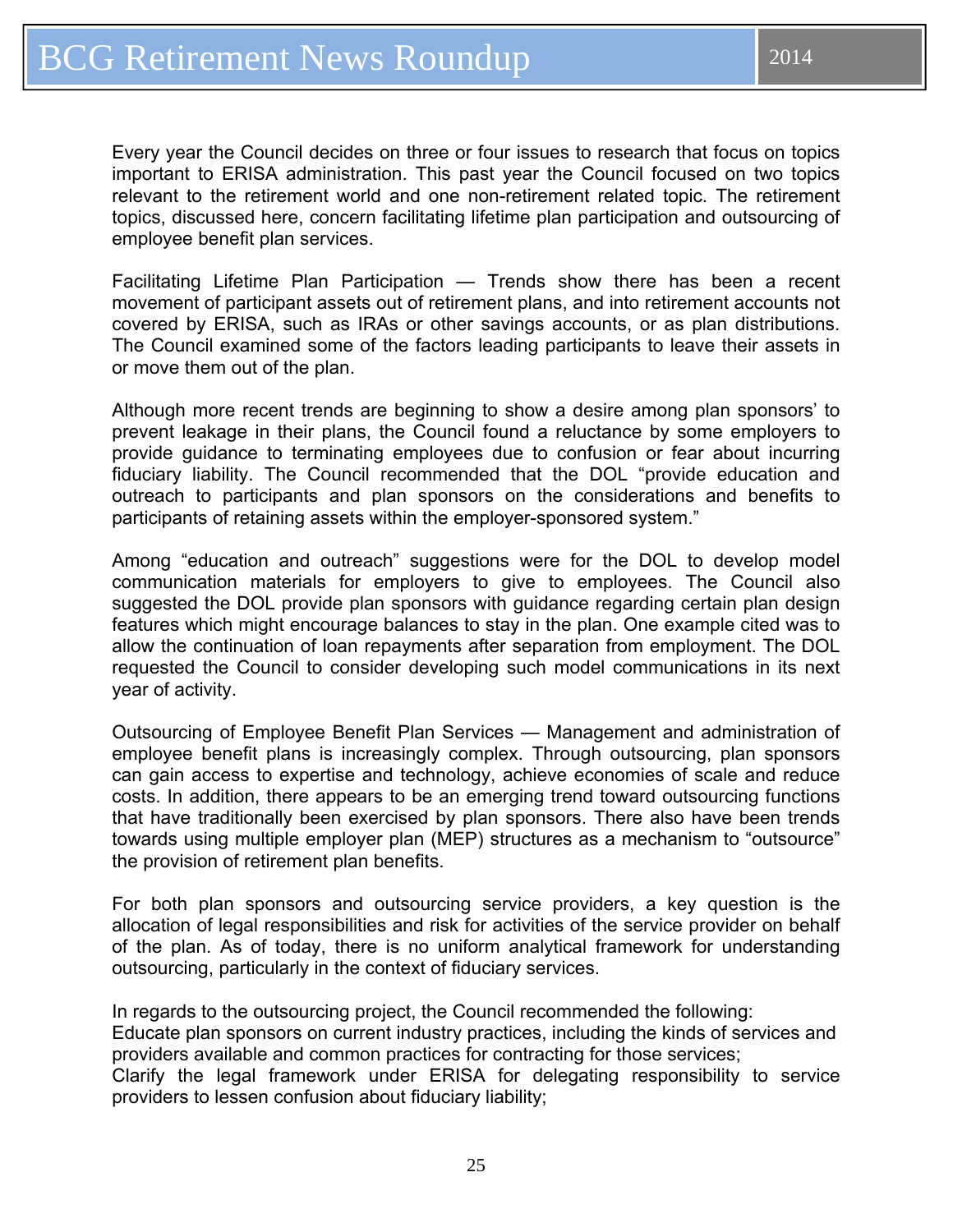<span id="page-25-0"></span>Update existing guidance on insurance coverage and ERISA fidelity bonding; and Facilitate the use of MEPs as a way of encouraging the formation of benefit plans.

### DOL Regulatory Update

At the November meeting, the DOL reported that the request for information on brokerage windows will close on November 19. This project grew out of Q&A guidance issued by the DOL in 2012. The project stems from the interplay of the participant fee disclosure regulations and brokerage windows in the Q&A, which the DOL eventually withdrew. The DOL indicated that there are no particular next steps in mind other than to review the comments and proceed from there.

They also stated that the comment period on a proposed regulation to require electronic submission of notices and statements for top hat plans and apprenticeship and training plans is still open and will close December 29. Generally, top hat plans are pension plans for select groups of management or highly compensated employees. Under the current law, these plans, as well as apprenticeship and training plans, file paper statements and notices with the DOL.

Lastly, the DOL said they are continuing to work on their proposal to redefine the "fiduciary" definition with an expected completion in January 2015. That is consistent with their prior reports. This long-delayed proposal would amend the DOL's rules to expand the scope of advisory activities deemed to be "investment advice" subject to fiduciary rules.

**Copyright © Ostrow Reisin Berk & Abrams, Ltd.**

# Most Retirees Need to Take Required Retirement Plan Distributions by Dec. 31

The Internal Revenue Service today reminded taxpayers born before July 1, 1944, that they generally must receive payments from their individual retirement arrangements (IRAs) and workplace retirement plans by Dec. 31.

Known as required minimum distributions (RMDs), these payments normally must be made by the end of 2014. But a special rule allows first-year recipients of these payments, those who reached age 70½ during 2014, to wait until as late as April 1, 2015 to receive their first RMDs. This means that those born after June 30, 1943 and before July 1, 1944 are eligible for this special rule. Though payments made to these taxpayers in early 2015 can be counted toward their 2014 RMD, they are still taxable in 2015.